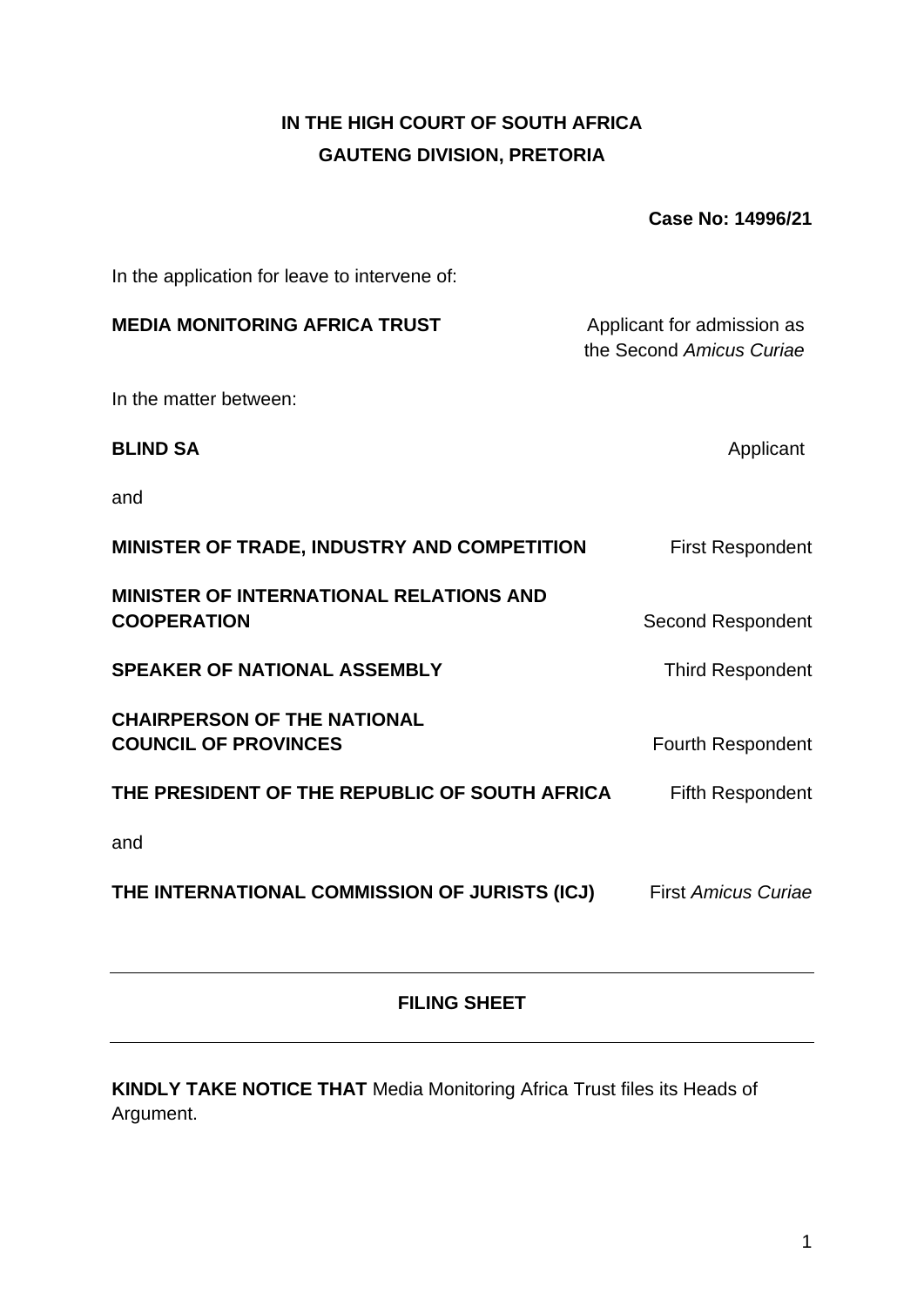**SIGNED** at **DURBAN** on **17 SEPTEMBER 2021**.

 $\ell$ 

**POWER SINGH INCORPORATED** Attorneys for the Intervening Parties 20 Baker Street, Rosebank JOHANNESBURG, 2196 Tel: +27 11 268 6881 Fax: +27 86 614 5818 Email: [tina@powersingh.africa](mailto:tina@powersingh.africa) [michael@powersingh.africa](mailto:michael@powersingh.africa)

**Ref: PSIMM-202107**

C/O Louis du Plessis Gilfillan Du Plessis Inc. 1st Floor, LHR Building 357 Visagie Street PRETORIA, 0002 Tel: +27 12 320 2943 ext 237 Fax: +27 12 320 6852 **Ref: COR/LOU/W45**

## **TO: THE REGISTRAR** High Court of South Africa Gauteng Division **PRETORIA**

## **AND TO: SECTION 27**

Attorneys for the Applicants 1st Floor, South Point Centre Building 87 De Korte Street Braamfontein **JOHANNESBURG** Tel: 011 356 4100 / 07885210424 Email: [petherbridge@section27.org.za](mailto:petherbridge@section27.org.za) **Ref: D Petherbridge C/O CENTRE FOR CHILD LAW** Faculty of Law Law Building (Room 4-31) University of Pretoria

PRETORIA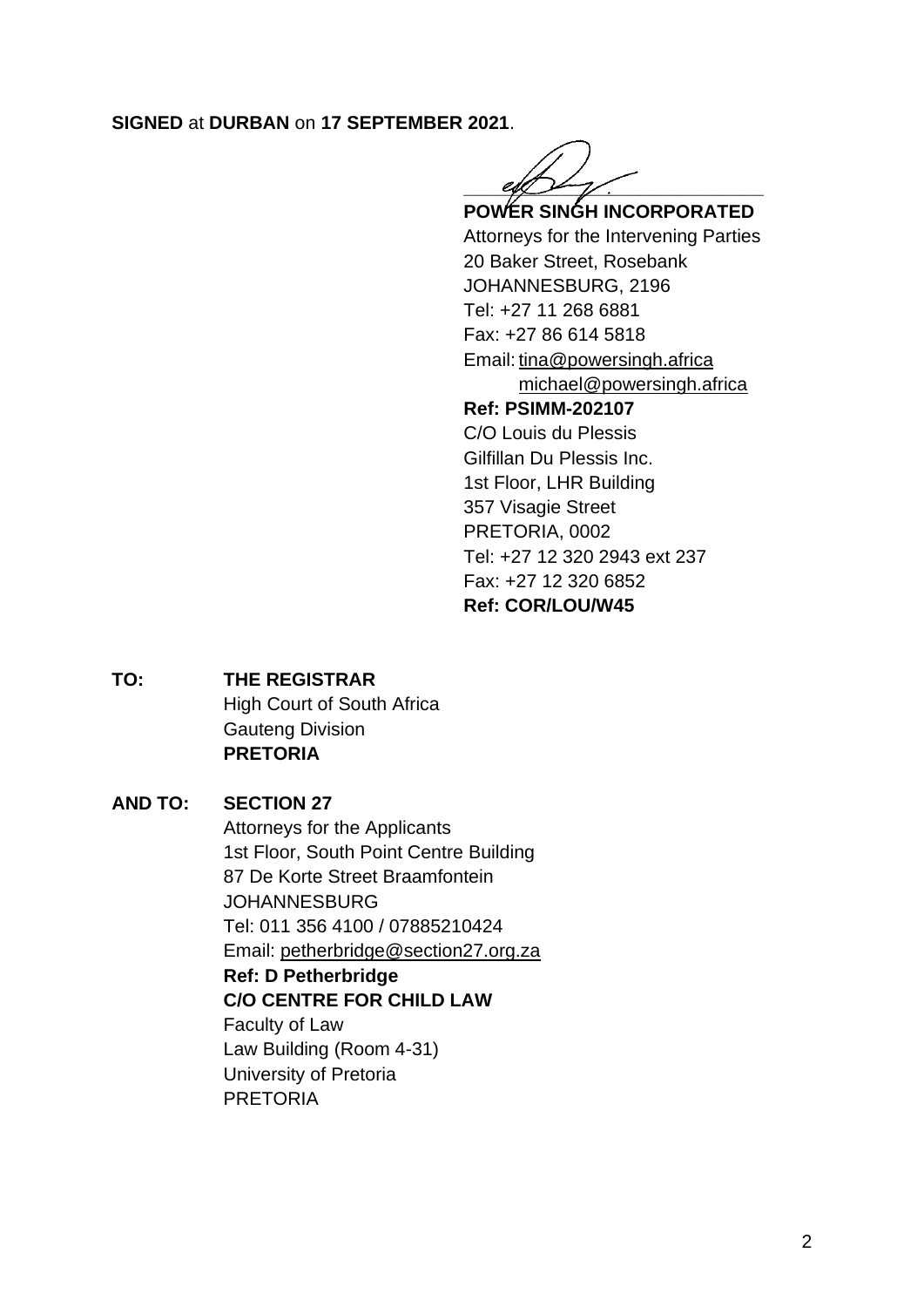#### **AND TO: STATE ATTORNEY, PRETORIA**

Attorney for the First, Second and Fifth respondents SALU Building 316 Thabo Sehume Street Corner of Francis Baard and Thabo Sehume **Street** PRETORIA Tel: :071 870 2442 Email: [RSebelemetsa@justice.gov.za](mailto:RSebelemetsa@justice.gov.za) **Ref: 0820/2021/Z64**

#### **AND TO: STATE ATTORNEY, CAPE TOWN**

Attorney for the Third and Fourth Respondents 4th Floor, 22 Long Street CAPE TOWN Tel:021 441 9208 Email: [LGava@justice.gov.za](mailto:LGava@justice.gov.za) / [CVisagie@justice.gov.za](mailto:CVisagie@justice.gov.za) **Ref: 998/21/P8**

### **AND TO: EQUAL EDUCATION LAW CENTRE**

Attorneys for the first amicus curiae Isivivana Centre, 3rd Floor 8 Mzala Street Khayelitsha CAPE TOWN Tel:021 461 1421 Fax: (086) 572 4675 Email: chandre@eelawcentre.org.za **Ref: Ms Chandre Stuurman** C/o SAVAGE JOOSTE ATTORNEYS 5, 10th Street, Corner of Brooklyn Road & Justice Mohomed Street, Menlo Park PRETORIA Email: [stephenL@Savage.co.za](mailto:stephenL@Savage.co.za)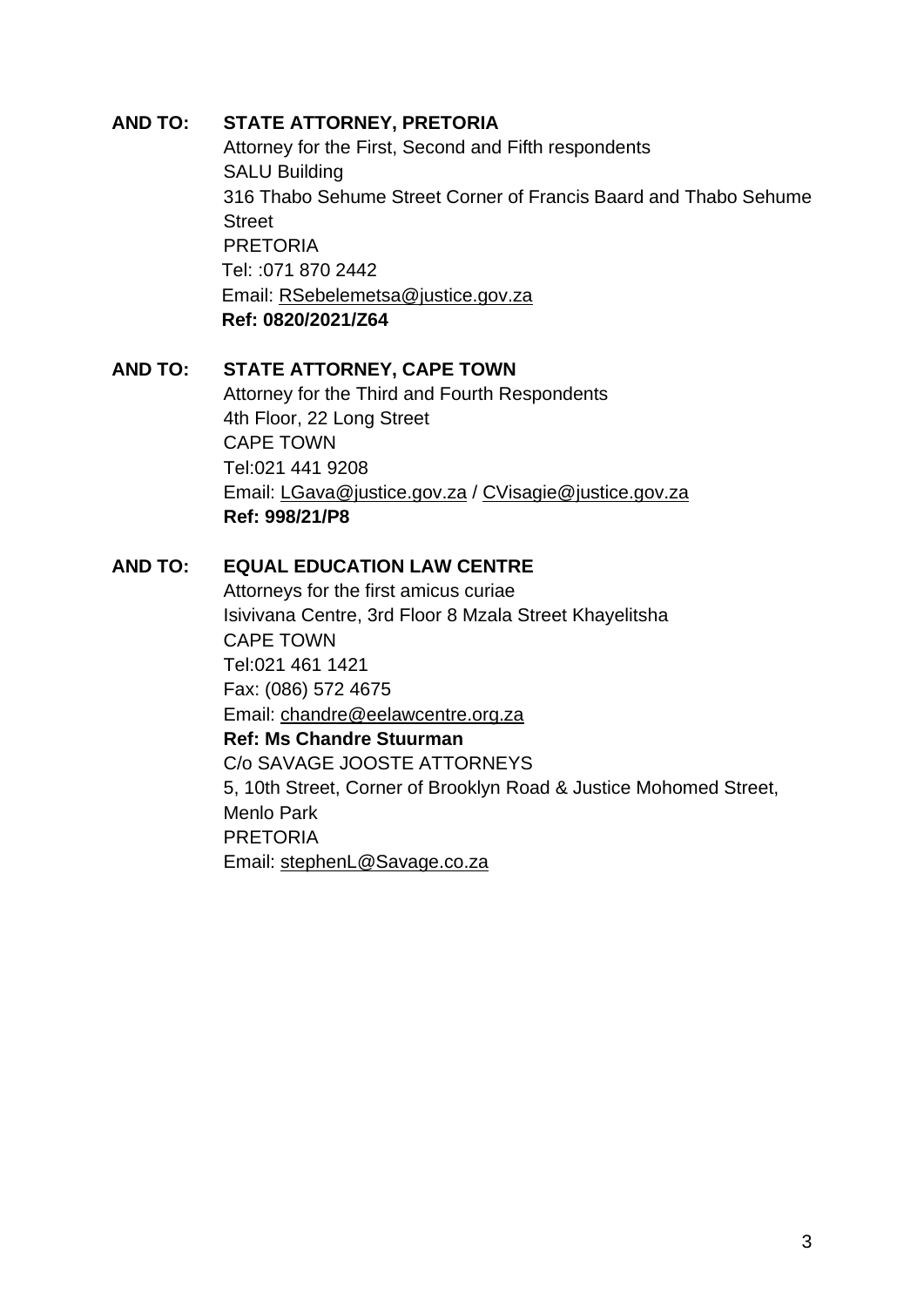## **IN THE HIGH COURT OF SOUTH AFRICA GAUTENG DIVISION, PRETORIA**

**Case No: 14996/21**

In the application for leave to intervene of:

| <b>MEDIA MONITORING AFRICA TRUST</b>                                 | Applicant for admission as<br>the Second Amicus Curiae |
|----------------------------------------------------------------------|--------------------------------------------------------|
| In the matter between:                                               |                                                        |
| <b>BLIND SA</b>                                                      | Applicant                                              |
| and                                                                  |                                                        |
| MINISTER OF TRADE, INDUSTRY AND COMPETITION                          | <b>First Respondent</b>                                |
| <b>MINISTER OF INTERNATIONAL RELATIONS AND</b><br><b>COOPERATION</b> | <b>Second Respondent</b>                               |
| <b>SPEAKER OF NATIONAL ASSEMBLY</b>                                  | <b>Third Respondent</b>                                |
| <b>CHAIRPERSON OF THE NATIONAL</b><br><b>COUNCIL OF PROVINCES</b>    | <b>Fourth Respondent</b>                               |
| THE PRESIDENT OF THE REPUBLIC OF SOUTH AFRICA                        | <b>Fifth Respondent</b>                                |
| and                                                                  |                                                        |
| THE INTERNATIONAL COMMISSION OF JURISTS (ICJ)                        | <b>First Amicus Curiae</b>                             |

### **HEADS OF ARGUMENT ON BEHALF OF MEDIA MONITORING AFRICA TRUST**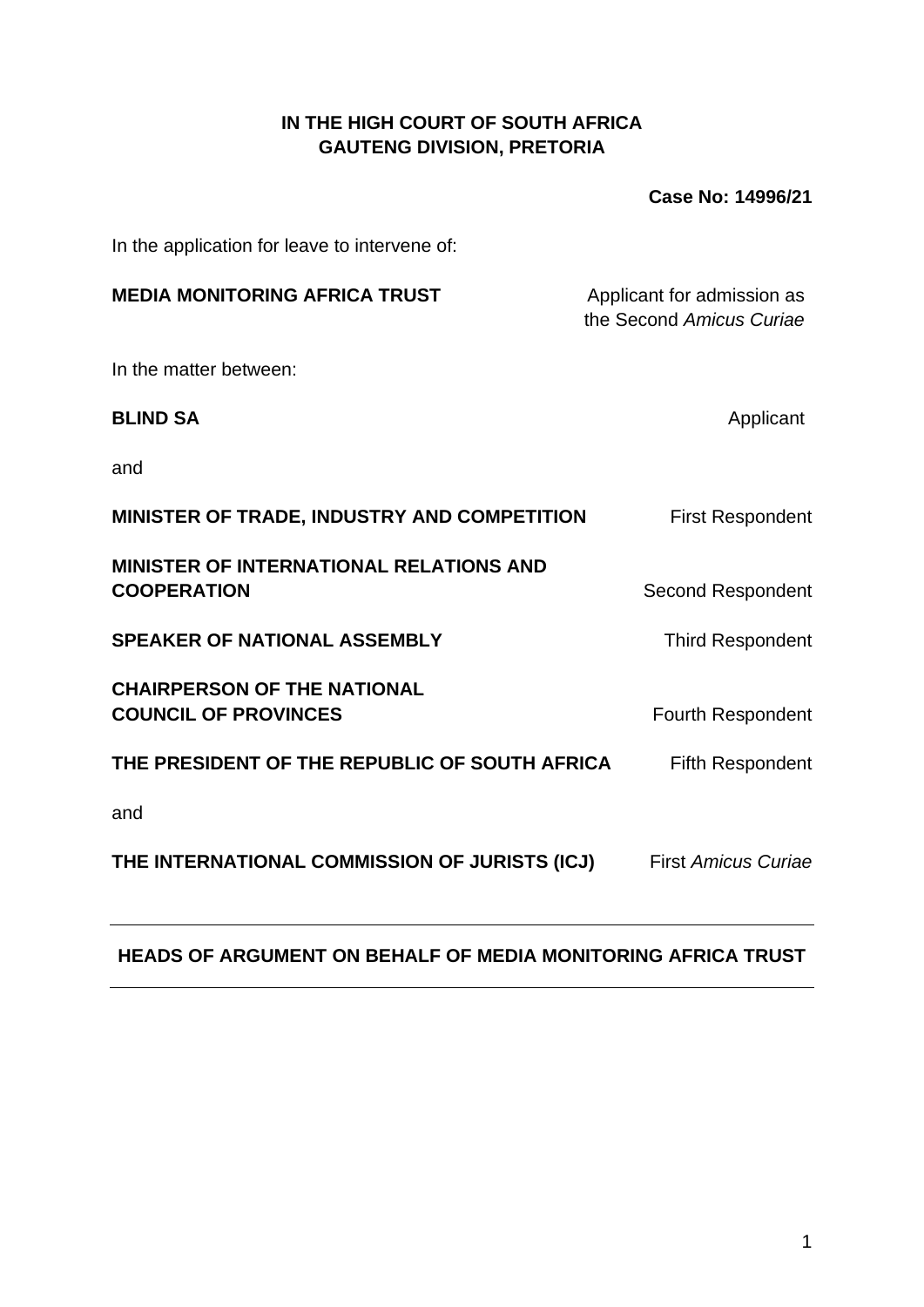## **TABLE OF CONTENTS**

| Challenges associated with advancing the right to freedom of expression  9 |  |
|----------------------------------------------------------------------------|--|
|                                                                            |  |
| Challenges to freedom of expression engendered by the Copyright Act13      |  |
|                                                                            |  |
|                                                                            |  |
|                                                                            |  |
| Striking the balance between copyright and freedom of expression  18       |  |
|                                                                            |  |
|                                                                            |  |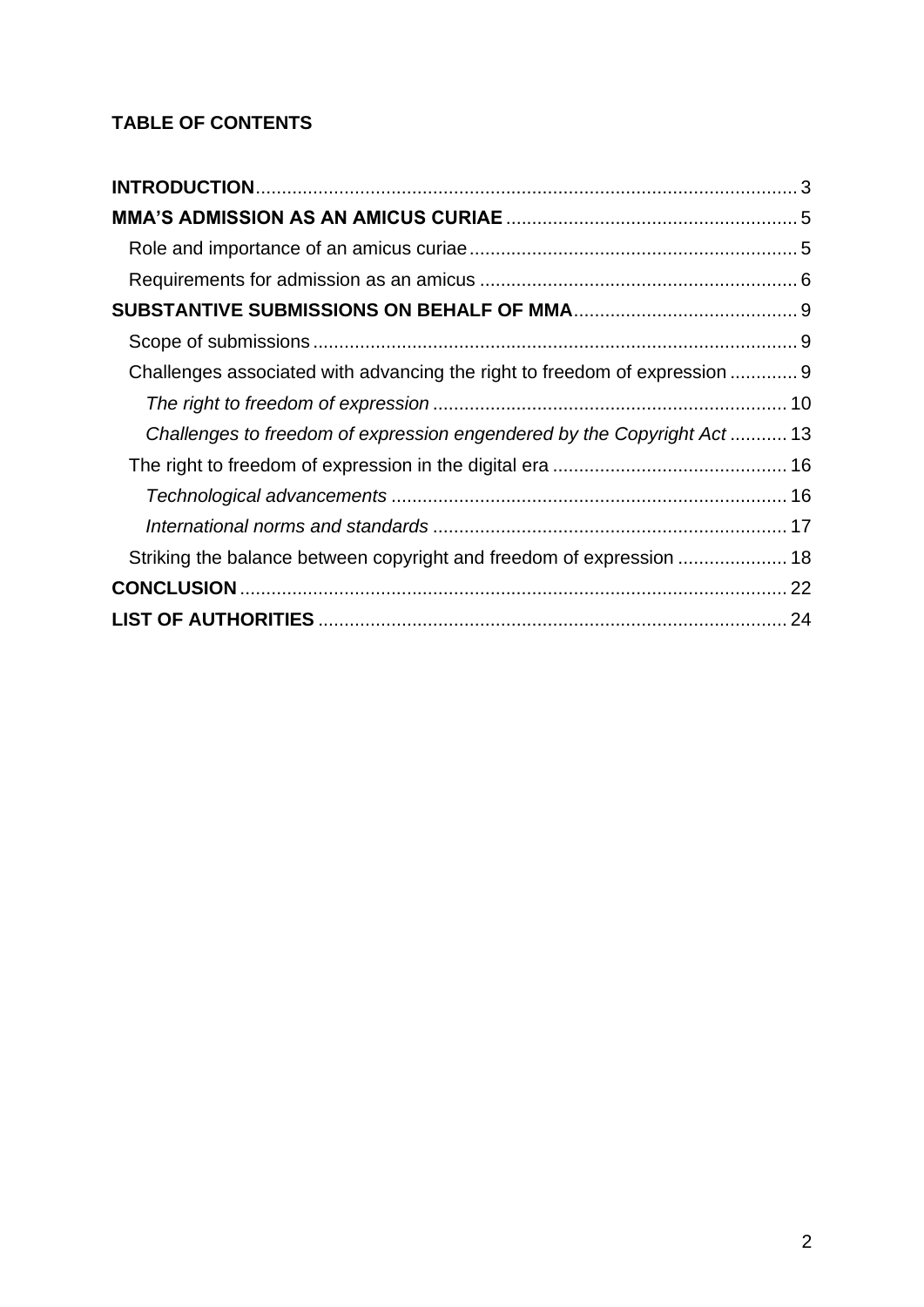#### <span id="page-5-0"></span>**INTRODUCTION**

- 1. The right to freedom of expression<sup>1</sup> is integral to the advancement of dignity and autonomy, and it serves to enable an array of other human rights and constitutional values. The right to receive or impart information or ideas<sup>2</sup> is an essential element of the right to freedom of expression, and the rights to freedom of expression and access to information<sup>3</sup> are inherent to all persons and apply to all persons equally. In this regard, states are enjoined to take all appropriate measures to ensure that persons with disabilities can exercise the right to freedom of expression and access to information, including the freedom to seek, receive, and impart information and ideas on an equal basis with others and through all forms of communication.<sup>4</sup>
- 2. The Copyright Act 98 of 1978 ("**the Copyright Act**") creates considerable barriers for persons with print and visual disabilities to exercise their rights to freedom of expression and access to information on an equal basis.<sup>5</sup> However, these challenges — when considered in line with South Africa's domestic, regional, and international law obligations — can be overcome in a manner that ensures that the rights to freedom of expression of access to information can be fostered, rather than restrained, by copyright laws.
- 3. It is for these reasons that the Media Monitoring Africa Trust ("**MMA**") seeks to be admitted as an *amicus curiae* in this matter, in accordance with Rule 16A of the Uniform Rules of Court, in order to offer assistance to this Court in navigating the barriers imposed by the Copyright Act, in particular, the challenges pertaining to freedom of expression and access to information.

<sup>1</sup> Section 16 of the Constitution of the Republic of South Africa, 1996.

 $2$  Id at section 16(1)(b).

<sup>3</sup> Id at Section 32.

<sup>4</sup> Convention on the Rights of Persons with Disabilities (2006) at article 21.

<sup>5</sup> Similarly to the Applicants, MMA uses the phrase "persons with visual and print disabilities" to refer to all persons who fall within the scope of the definition of a "beneficiary person" in Article 3 of the Marrakesh Treaty to Facilitate Access to Published Works for Persons Who Are Blind, Visually Impaired, or Otherwise Print Disabled (2013) ("**the Marrakesh Treaty**").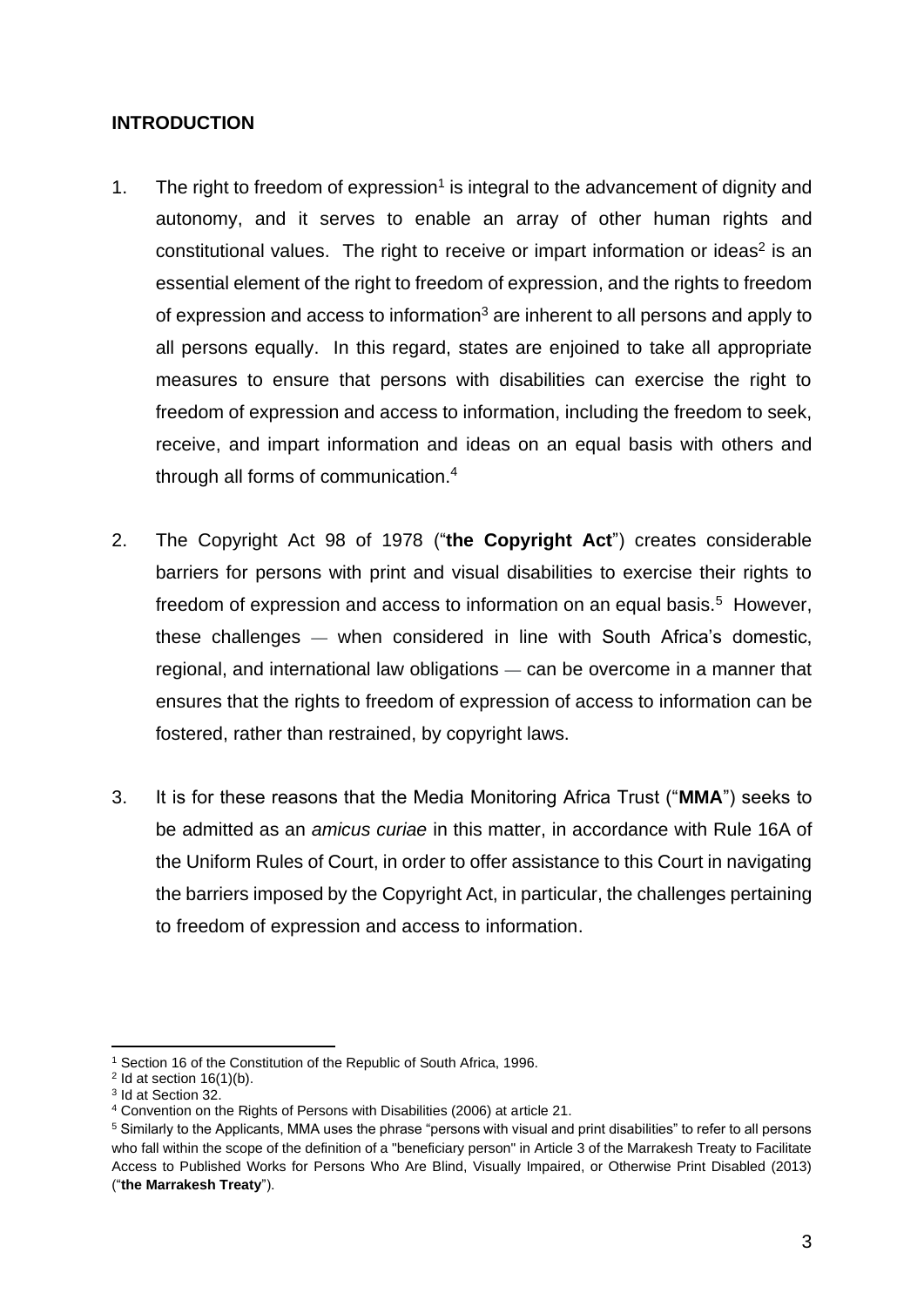- 4. As a not-for-profit organisation that operates in the public interest to promote the development of freedom of expression and access to information in South Africa and the rest of the continent, MMA seeks to intervene in the matter as an *amicus curiae* to assist this Court by highlighting the challenges for persons with visual and print disabilities accessing works under the present copyright regime in South Africa.
- 5. In making its submissions, MMA limits itself to legal arguments and does not seek to adduce new evidence. As a general proposition, MMA aligns with the remedy sought by the Applicants in this matter.
- 6. In line with MMA's particular areas of interest and expertise, and fully cognisant of the duty of an *amicus curiae* not to repeat any of the submissions that have already been canvassed by the parties, MMA's substantive submissions are narrowly tailored to three key issues of law that are relevant to the present matter:
	- 6.1. **First**, the challenges associated with advancing the right to freedom of expression in the context of persons with visual and print disabilities accessing works under the present copyright regime in South Africa.
	- 6.2. **Second**, the importance of appropriately realising the right to freedom of expression and the ability to share knowledge and ideas in the digital era.
	- 6.3. **Third**, international and comparative law perspectives on how the right to freedom of expression can be fostered, rather than restrained, by copyright laws.
- 7. These written submissions are structured in two parts. First, we deal with the application for admission as an *amicus curiae*. Thereafter, we deal with the substantive submissions advanced on behalf of MMA.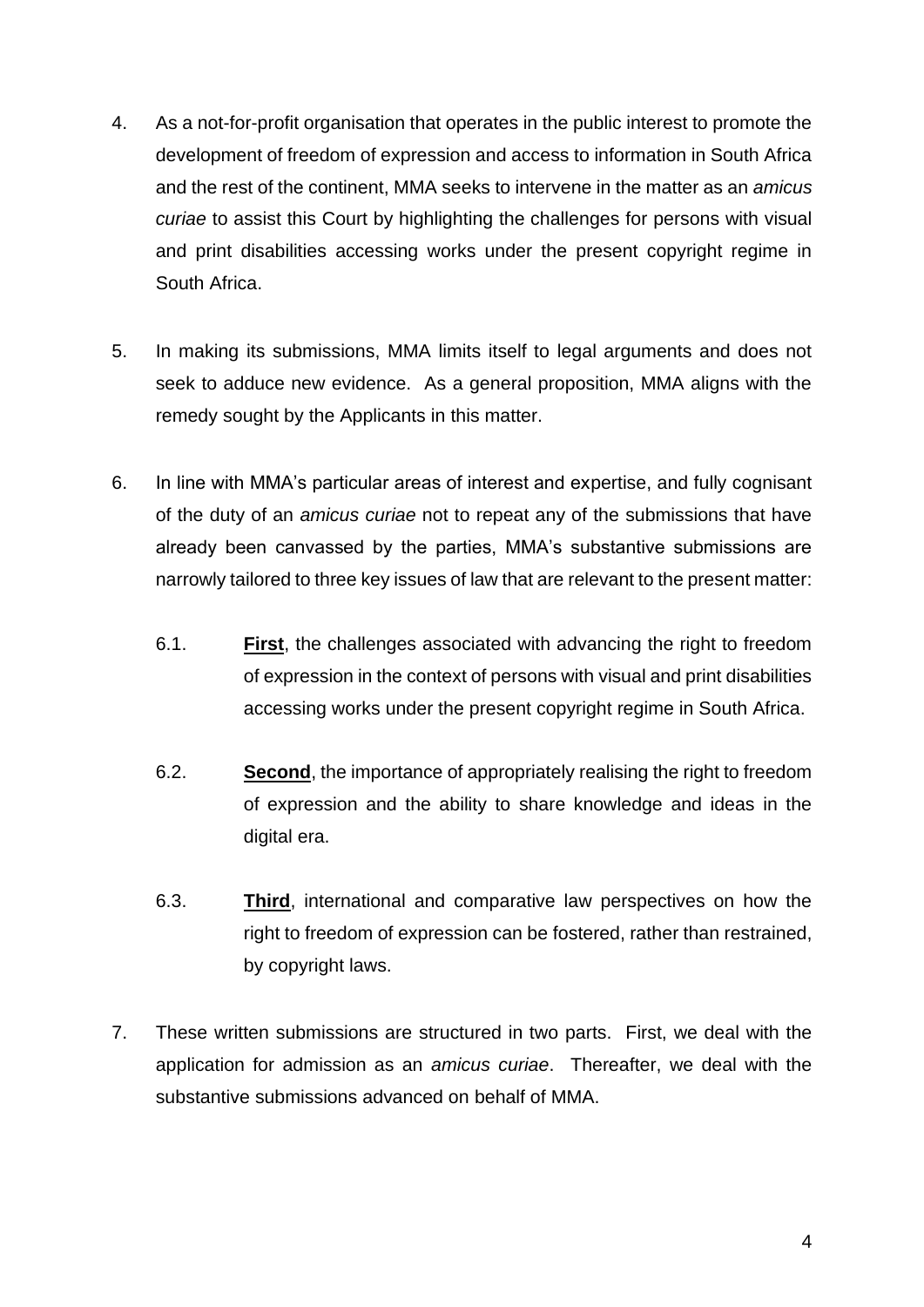#### <span id="page-7-0"></span>**MMA'S ADMISSION AS AN AMICUS CURIAE**

#### <span id="page-7-1"></span>**Role and importance of an amicus curiae**

8. In *Hoffman v South African Airways*, the role of an *amicus curiae* was described as follows:

> "An *amicus curiae* assists the Court by furnishing information or argument regarding questions of law or fact. An *amicus* is not a party to litigation, but believes that the Court's decision may affect its interest. The *amicus* differs from an intervening party, who has a direct interest in the outcome of the litigation and is therefore permitted to participate as a party to the matter. An *amicus* joins proceedings, as its name suggests, as a friend of the Court. It is unlike a party to litigation who is forced into the litigation and thus compelled to incur costs. It joins in the proceedings to assist the Court because of its expertise on or interest in the matter before the Court. It chooses the side it wishes to join unless requested by the Court to urge a particular position."<sup>6</sup>

9. Furthermore, in *In Re: Certain Amicus Curiae Applications; Minister of Health v Treatment Action Campaign*, it was explained that the role of the *amicus curiae*—

> "is to draw the attention of the court to relevant matters of law and fact to which attention would not otherwise be drawn. In return for the privilege of participating in the proceedings without having to qualify as a party, an *amicus* has a special duty to the court. That duty is to provide cogent and helpful submissions that assist the court. The *amicus* must not repeat arguments already made but must raise new contentions; and generally these new contentions must be raised on the data already before the court."<sup>7</sup>

10. Our courts value the role of *amicus curiae*, and have noted the role of *amicus curiae* as "very closely linked to the protection of our constitutional values and the rights enshrined in the Bill of Rights", with the purpose of Rule 16A "to facilitate the role of *amici* in promoting and protecting the public interest."<sup>8</sup>

<sup>6</sup> [2000] ZACC 17; 2001 (1) SA 1 (CC); 2000 (11) BCLR 1211 at para 63.

<sup>7</sup> [2002] ZACC 13 at para 5.

<sup>8</sup> *Children's Institute v Presiding Officer of the Children's Court, District of Krugersdorp and Others* [2012] ZACC 25; 2013 (2) SA 620 (CC); 2013 (1) BCLR 1 (CC) at para 26.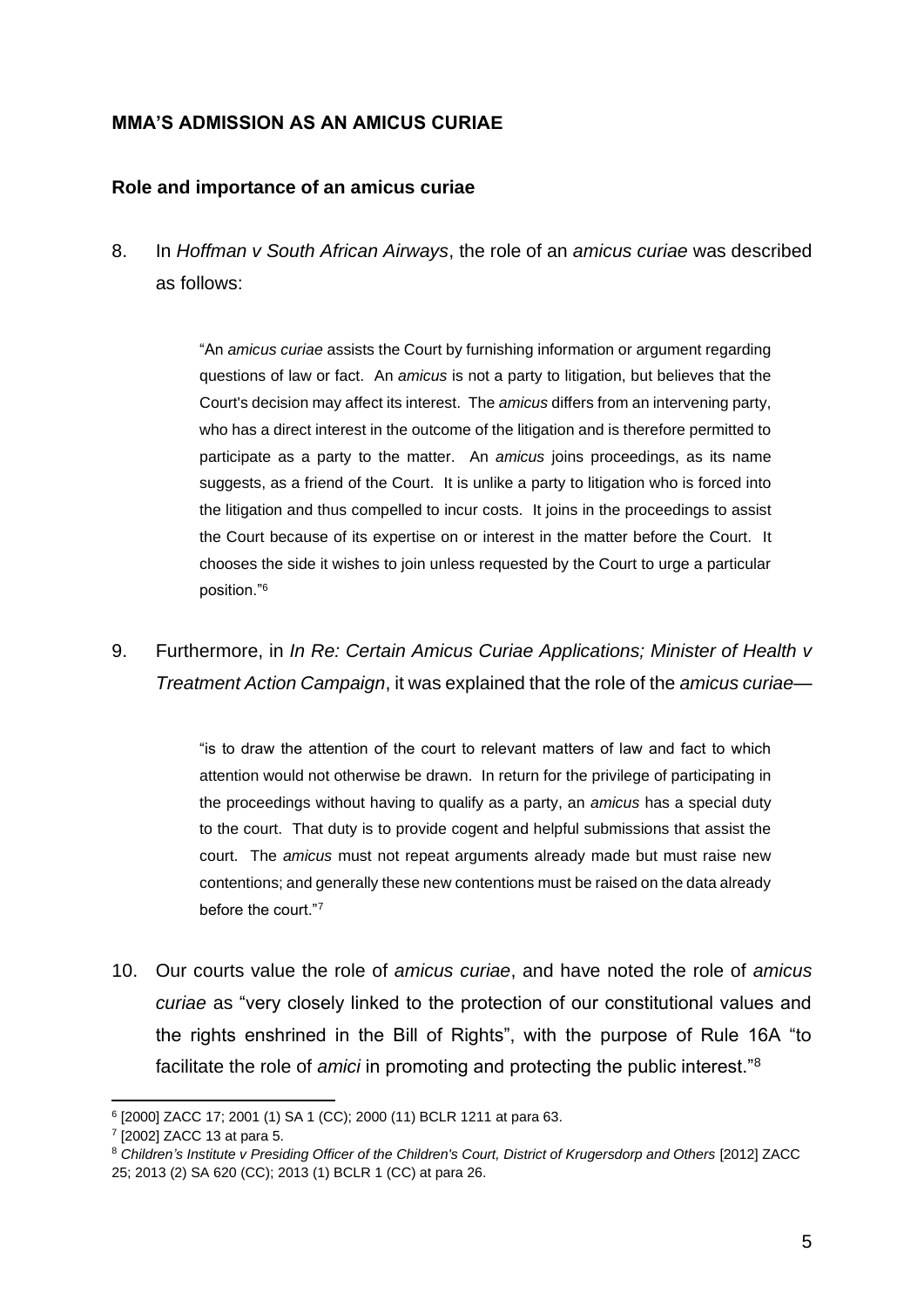11. In the present matter, MMA is duly cognisant of the "special duty" that it owes to this Court to provide cogent and helpful submissions, to be of assistance to this Court in the determination of this matter, and to promote constitutional rights and values. MMA does not seek to adduce new evidence, but rather raises substantive matters of law that are relevant to the constitutional and contextual underpinnings of this matter. In what follows, we address the requirements to be assessed in considering MMA's application for admission as an *amicus curiae*.

#### <span id="page-8-0"></span>**Requirements for admission as an amicus**

- 12. It is trite that in order for a party to be admitted as an *amicus curiae*, the following requirements must be met:
	- 12.1. It must have an interest in the proceedings;
	- 12.2. The submissions to be advanced must be relevant to the proceedings; and
	- 12.3. It must raise new contentions that may be useful to the court.
- 13. It is submitted that MMA meets all three requirements:
	- 13.1. **Interest**: MMA's interest in the matter has been set out above as well as in the founding affidavit in MMA's application for admission as an *amicus curiae*. 9 As set out therein, MMA is a not-for-profit organisation that operates in the public interest to promote media freedom, freedom of expression, and access to information in South Africa and the rest of the continent. Over the past 28 years, MMA's work has consistently related to key human rights issues, always with the objective of promoting democracy, human rights, and encouraging a just and fair society. MMA has engaged in extensive

<sup>9</sup> MMA, FA at paras 18-24, 032-9 - 032-12.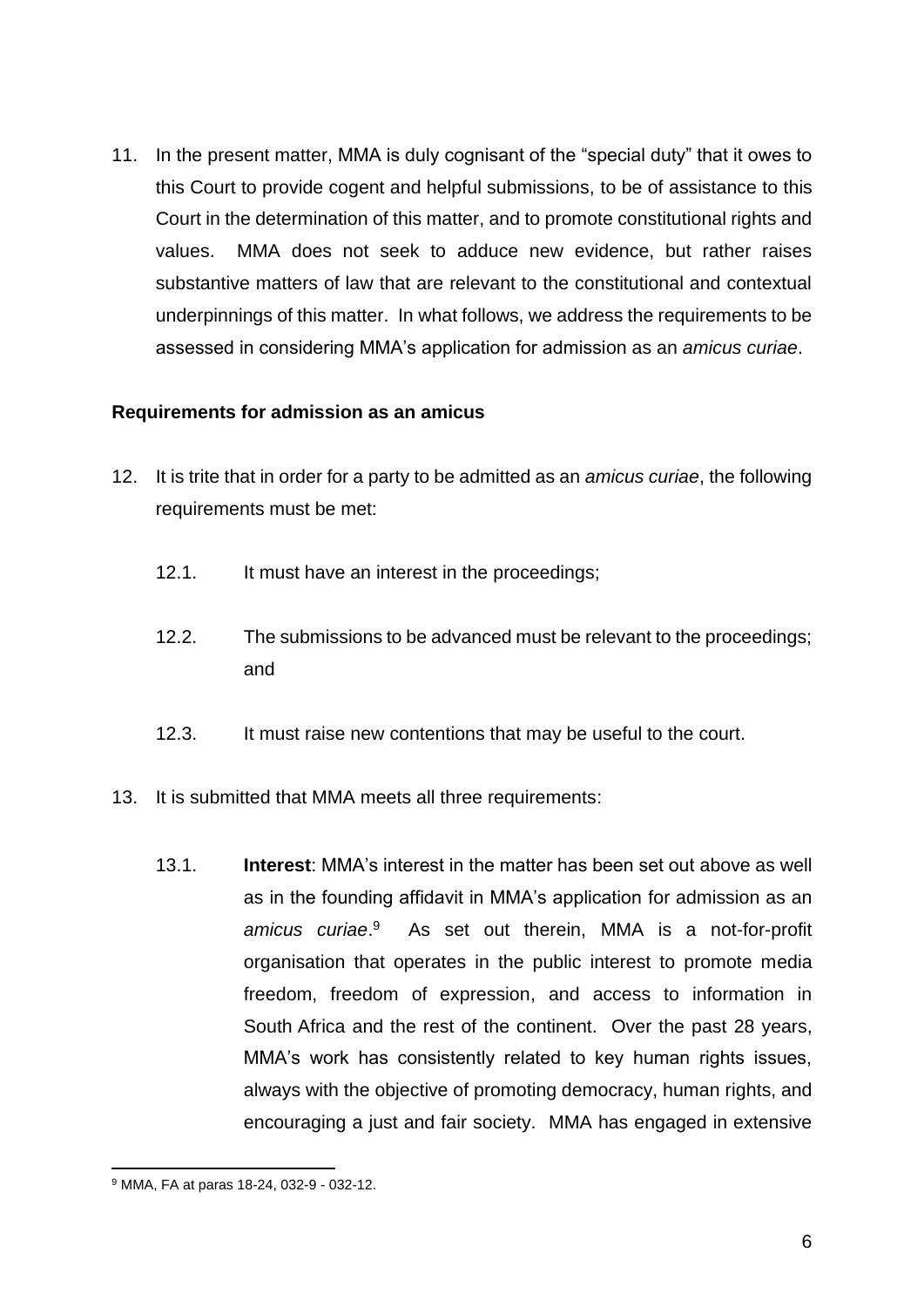work in navigating the appropriate balance to be struck between freedom of expression and other competing rights and interests and has a keen interest in advancing the ideals of equality and inclusion, particularly in the context of freedom of expression and access to information. In addition, MMA engaged in the various public participation processes relating to the Copyright Amendment Bill ("**CAB**"). In its submissions, MMA welcomed the inclusions in the CAB that recognised the rights of persons with disabilities and recommended that South Africa urgently ratify the Marrakesh Treaty.<sup>10</sup> MMA submits that the issues raised in the present matter fall within MMA's focus areas and the work in which it is involved.

- 13.2. **Relevance:** The substantive submissions to be advanced by MMA are directly relevant to the constitutional and contextual underpinnings of this matter. Specifically, MMA seeks to contribute submissions that will highlight the challenges to freedom of expression and access to information posed by the present copyright regime in South Africa, demonstrating how the regime falls short of South Africa's domestic, regional, and international obligations in advancing freedom of expression and access to information. This, MMA submits, is relevant to this Court's determination of the issues of constitutionality presently before it. In formulating these submissions, MMA has had regard to the papers to ensure that the submissions are narrowly tailored to the pertinent issues before the Court. In doing so, MMA submits that these submissions are relevant to the adjudication and determination of this dispute.
- 13.3. **Novelty and usefulness:** In this regard, MMA submits that its submissions will assist this Court in three key respects. *First*, it will

<sup>10</sup> MMA, 'Submissions on the Copyright Amendment Bill 2017: Portfolio Committee on Trade and Industry' (2017) at para 2.1. MMA also made submissions to the members of the Generalized System of Preferences Sub-Committee, in response to the submission made by the International Intellectual Property Alliance regarding the Copyright Amendment Bill, see MMA, 'submission to the members of the Generalized System of Preferences (GSP) Sub-Committee, in response to the submission made by the International Intellectual Property Alliance (IIPA) regarding the Copyright Amendment Bill B13B-2017' (2020).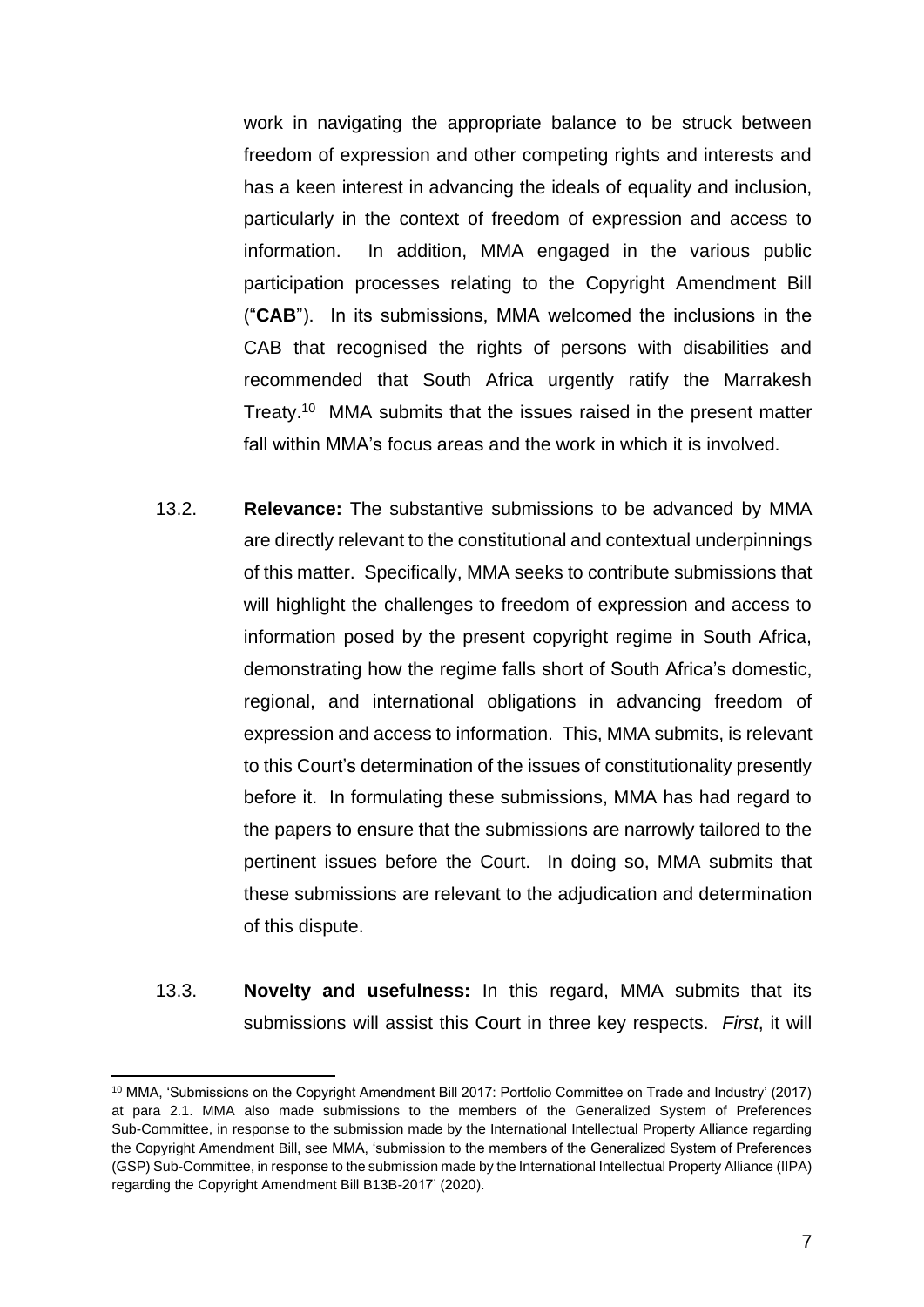assist the Court in assessing the legal obligations on the state to advance the right to freedom of expression for persons with disabilities. *Second*, it will place the issues at hand in the context of the digital era, illustrating the need for South Africa's copyright regime to be reflective of the application of human rights both on- and offline. *Third*, it will be of use in providing perspectives on how the right to freedom of expression can be fostered, rather than restrained, by copyright laws. MMA notes that the Applicant argues that the Copyright Act directly limits the rights to freedom of expression and access to information and scientific research. While MMA supports these arguments, MMA submits that its submissions go further in highlighting these challenges. MMA raises novel arguments in relation to South Africa's legal duties, the context of the digital era, and unpacks the potential to harmonise freedom of expression and the present copyright regime in South Africa. These submissions will be of use to the Court in considering the implications of the present copyright regime on freedom of expression and access to information.

- 14. In addition to the substantive requirements, Rule 16A provides certain procedural requirements. As laid out in the founding affidavit for its admission as an *amicus curiae,* MMA requests that its non-compliance with the Uniform Rules be condoned, submitting that the parties have not or will not be prejudiced by the late entry, and that the delay in filing this application is reasonable in the circumstances. 11
- 15. MMA further submits, that in the interest of convenience and expedience, its application, which is unopposed, should be heard together with the Main Application. This too does not cause prejudice to any parties, and the submissions which MMA seeks to advance are relevant to the proceedings, will assist this Court, and are different from those of the other parties.

<sup>11</sup> MMA, FA at paras 7-17, 032-7 - 032-9.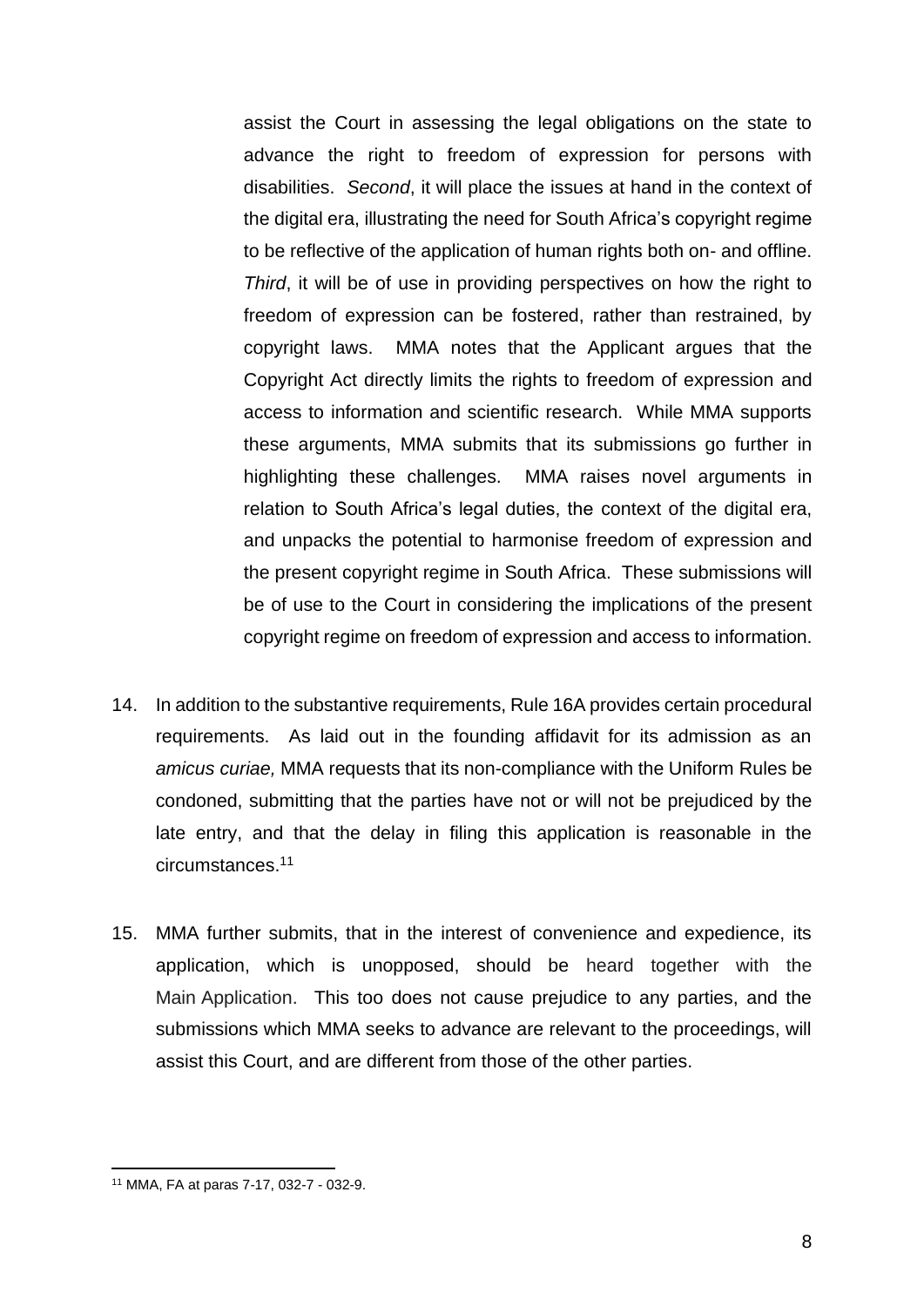### <span id="page-11-0"></span>**SUBSTANTIVE SUBMISSIONS ON BEHALF OF MMA**

### <span id="page-11-1"></span>**Scope of submissions**

- 16. As mentioned above, MMA advances three submissions in this matter:
	- 16.1. **First**, the challenges associated with advancing the rights to freedom of expression and access to information in the context of persons with visual and print disabilities accessing works under the present copyright regime in South Africa. To this end, MMA seeks to illustrate that South Africa falls short of its domestic, regional, and international law obligations in relation to the right to freedom of expression.
	- 16.2. **Second**, the importance of appropriately realising the right to freedom of expression and the ability to share knowledge and ideas in the digital era. MMA submits that South Africa's copyright regime should be brought in line with the regional and international law position which dictates that the same rights that apply offline apply online.
	- 16.3. **Third**, an appropriate balance can be struck that ensures that the right to freedom of expression can be fostered, rather than restrained, by copyright laws. This balance, as will be illustrated, can be struck through the remedy proposed by the Applicants, and is a balance that finds application in international law and across multiple foreign jurisdictions.

#### <span id="page-11-2"></span>**Challenges associated with advancing the right to freedom of expression**

17. MMA submits that the Copyright Act creates a significant accessibility barrier for persons with print and visual disabilities which, in turn, hinders the full realisation of the right to freedom of expression. This is contrary to the Constitution, as well as regional and international law.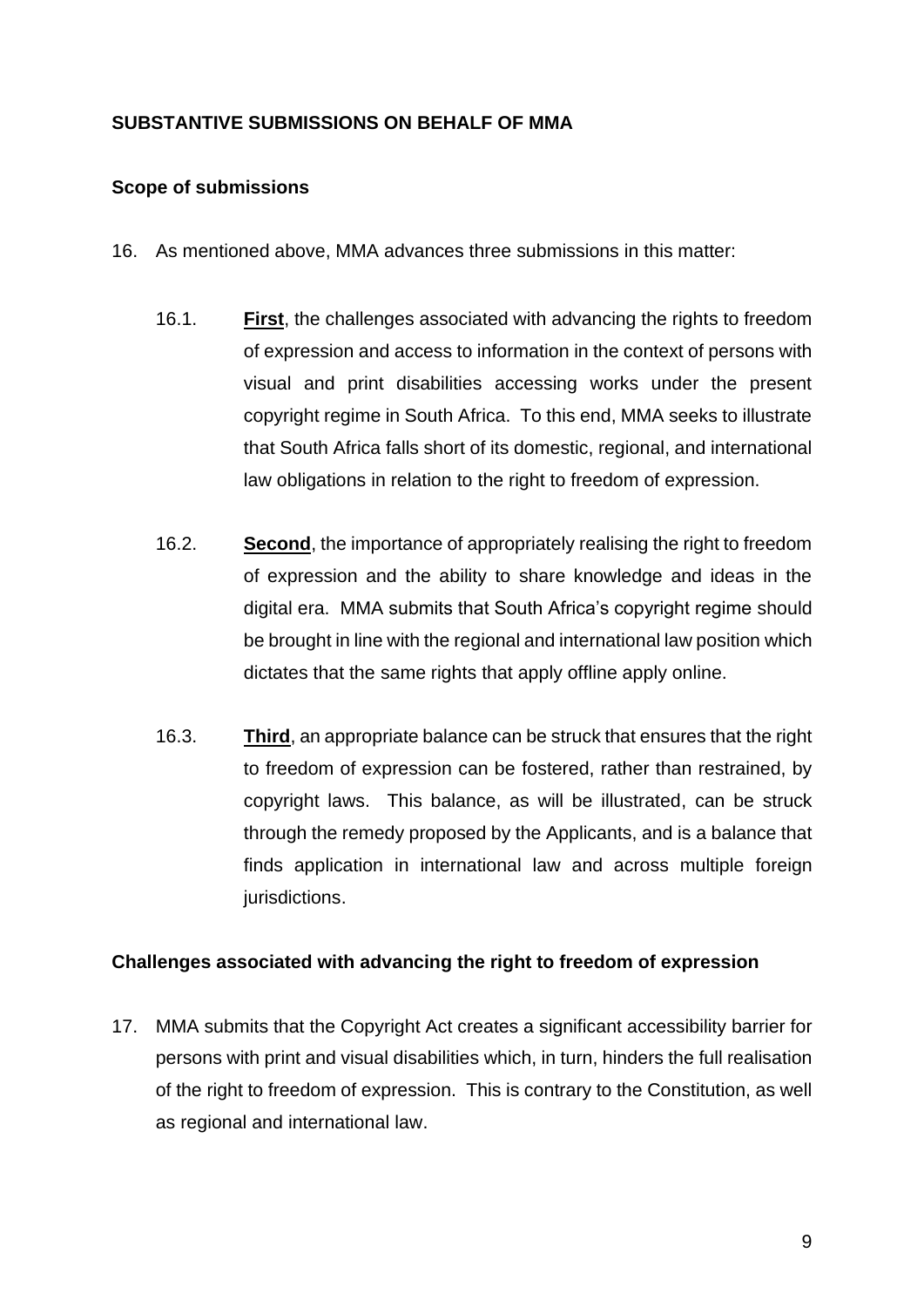### <span id="page-12-0"></span>*The right to freedom of expression*

- 18. As a point of departure, and in considering the challenges posed by the Copyright Act, it is necessary to highlight the scope and content of the right to freedom of expression.
- 19. It is well established that the right to freedom of expression is a crucial right, both in itself and as an enabler of a range of other rights.<sup>12</sup> Section 16(1) of the Constitution affords every person the right to freedom of expression, which includes the freedom to receive or impart information or ideas. While section 16(2) details what does not form part of the scope of the right — expressly excluding certain expression from constitutional protection — the application of section 16, in its entirety, is all-inclusive. It is a right that applies to all persons equally.
- 20. Our courts have described the right to freedom of expression as "a *sine qua non*  for every person's right to realise [they're] full potential as a human being".<sup>13</sup> It is thus "constitutive of the dignity and autonomy of human beings".<sup>14</sup> In *Print Media*, the Constitutional Court explained that "the right cognises an elemental truth that it is human to communicate, and to that fact, the law's support is owed."<sup>15</sup> More recently, the Constitutional Court has confirmed that freedom of expression "is of the utmost importance in the kind of open and democratic society the Constitution has set as our aspirational norm" because it "is an indispensable facilitator of a vigorous and necessary exchange of ideas and accountability".<sup>16</sup>

<sup>12</sup> UNHRC, 'Report of the Special Rapporteur on the promotion and protection of the right to freedom of opinion and expression' (2011) A/HRC/17/27 at para 22.

<sup>13</sup> *Case and Another v Minister of Safety and Security and Others; Curtis v Minister of Safety and Others* [1996] ZACC 7; 1996 (3) SA 617 (CC); 1996 (5) BCLR 608 (CC) at para 26.

<sup>14</sup> *Khumalo v Holomisa* [2002] ZACC 12; 2002 (5) SA 401; 2002 (8) BCLR 771 at para 21.

<sup>15</sup> *Print Media South Africa and Another v Minister of Home Affairs and Another* [2012] ZACC 22; 2012 (6) SA 443 (CC); 2012 (12) BCLR 1346 (CC) at para 53.

<sup>16</sup> *Qwelane v South African Human Rights Commission and Another* [2021] ZACC 22 at para 68, quoting *Economic Freedom Fighters v Minister of Justice and Correctional Services* [2020] ZACC 25; 2021 (2) SA 1 (CC); 2021 (2) BCLR 118 (CC) at para 1.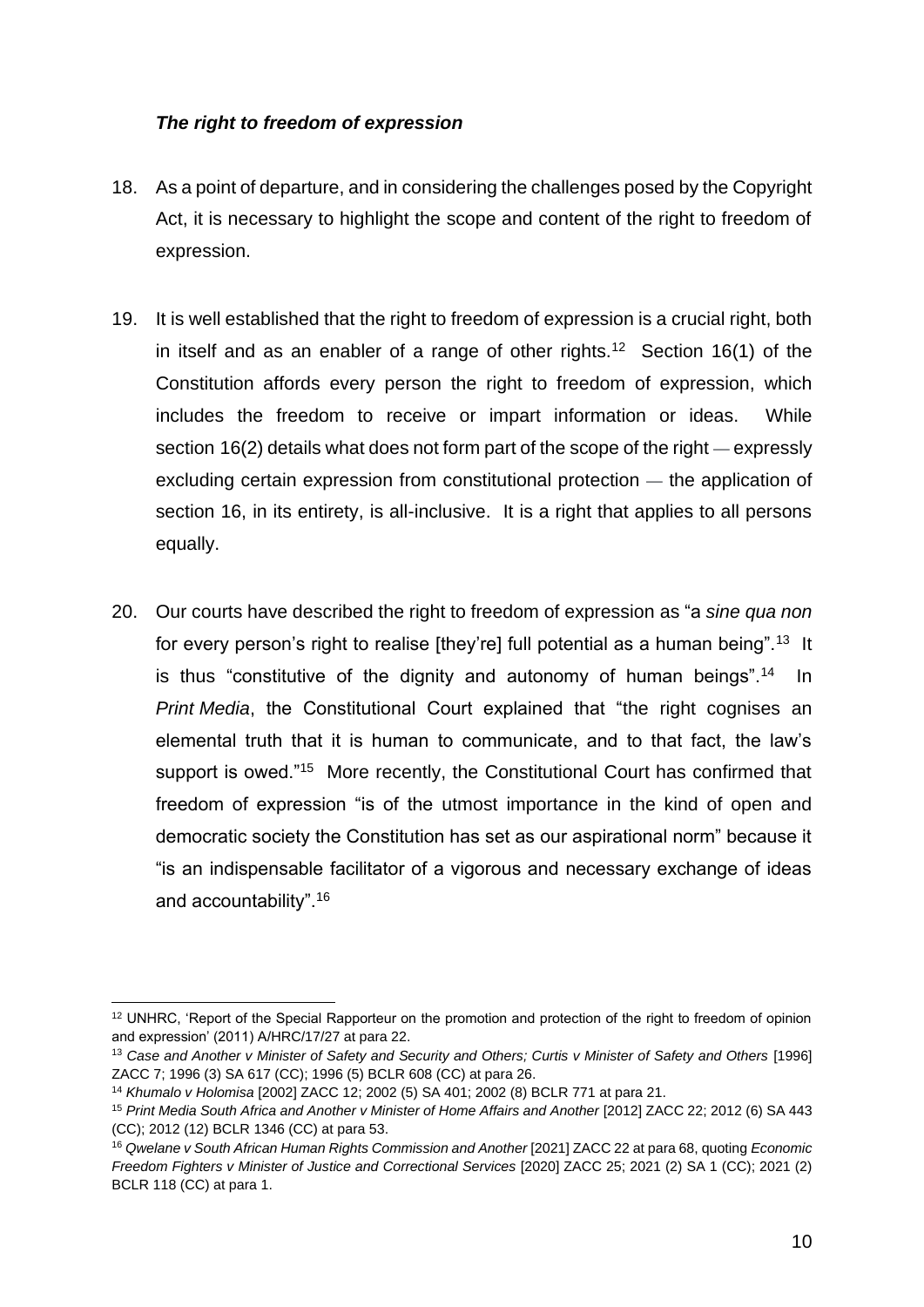- 21. In addition to the constitutional protection of the right to freedom of expression, and the primacy it is given by our courts, it is a right recognised by international and regional legal frameworks.
- 22. International human rights law establishes the right of everyone to freedom of expression. Article 19 of the Universal Declaration of Human Rights provides that "[e]veryone has the right to freedom of opinion and expression; this right includes freedom to hold opinions without interference and to seek, receive and impart information and ideas through any media and regardless of frontiers."<sup>17</sup> Article 19 of the International Covenant on Civil and Political Rights — which South Africa has signed and ratified — similarly provides that "[e]veryone shall have the right to freedom of expression; this right shall include freedom to seek, receive and impart information and ideas of all kinds, regardless of frontiers, either orally, in writing or in print, in the form of art, or through any other media of Itheirl choice."<sup>18</sup>
- 23. The right to freedom of expression is further recognised in article 21 of the Convention on the Rights of Persons with Disabilities ("**CRPD**"). The CRPD, signed and ratified by South Africa, requires state parties to—

"take all appropriate measures to ensure that persons with disabilities can exercise the right to freedom of expression and opinion, including the freedom to seek, receive and impart information and ideas on an equal basis with others and through all forms of communication of their choice".<sup>19</sup>

24. Regionally, article 9 of the African Charter on Human and People's Rights, to which South Africa is a signatory, provides that "[e]very individual shall have the right to receive information", and that "every individual shall have the right to express and disseminate [their] opinions within the law".<sup>20</sup> The Protocol to the African Charter on Human and People's Rights on the Rights of Persons with

<sup>&</sup>lt;sup>17</sup> Universal Declaration of Human Rights (1948).

<sup>18</sup> International Covenant on Civil and Political Rights (1976).

<sup>&</sup>lt;sup>19</sup> Convention on the Rights of Persons with Disabilities (2006).

<sup>20</sup> African Charter on Human and People's Rights (1986).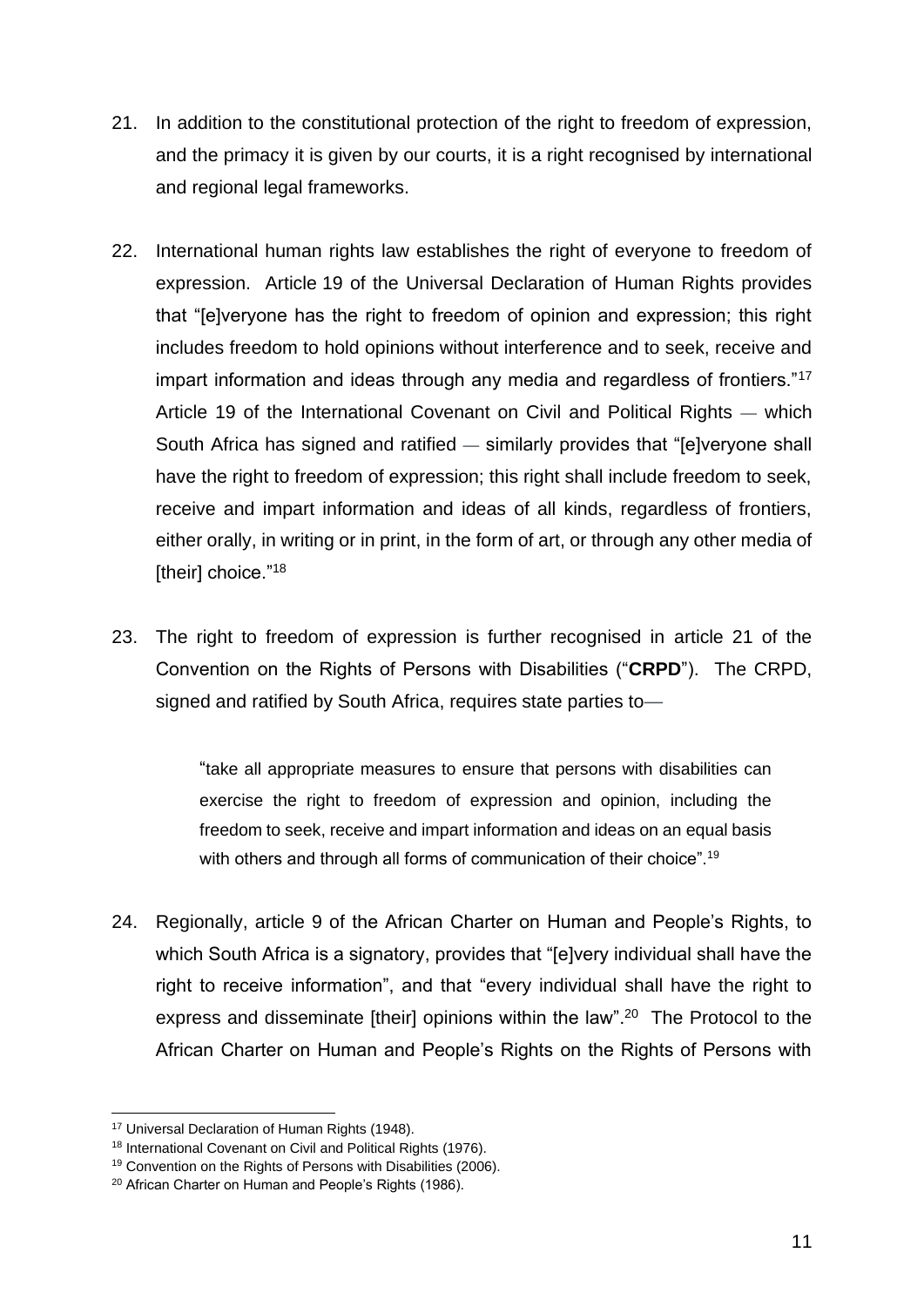Disabilities in Africa ("**Protocol on the Rights of Persons with Disabilities**"), to which South Africa is also a signatory, provides that "[e]veryone person with a disability has the right to freedom of expression and opinion including the freedom to seek, receive and impart information and ideas through all forms of communication of their choice", and that state parties have an obligation to take policy, legislative and other measures to ensure that these rights can be exercised on an equal basis. $21$  Further regional recognition has been provided by the recently adopted Declaration of the African Commission on Human and Peoples' Rights on Freedom of Expression and Access to Information ("**Declaration on Freedom of Expression**"). The Declaration on Freedom of Expression provides that:

"Freedom of expression and access to information are fundamental rights protected under the African Charter and other international human rights laws and standards. The respect, protection and fulfilment of these rights is crucial and indispensable for the free development of the human person, the creation and nurturing of democratic societies and for enabling the exercise of other rights."<sup>22</sup>

25. It further affirms that everyone, inclusive of persons with disabilities, shall have the right to exercise freedom of expression and access to information without distinction of any kind.<sup>23</sup> The Declaration on Freedom of Expression further requires states to—

> "take specific measures to address the needs of marginalised groups in a manner that guarantees the full enjoyment of their rights to freedom of expression and access to information on an equal basis with others. Marginalised groups include women, children, persons with disabilities, older persons, refugees, internally displaced persons, other migrants, ethnic, religious, sexual or gender minorities."<sup>24</sup>

<sup>&</sup>lt;sup>21</sup> Protocol to the African Charter on Human and Peoples' Rights on the Rights of Persons with Disabilities in Africa (2018) at article 23.

<sup>&</sup>lt;sup>22</sup> Declaration of the African Commission on Human and Peoples' Rights on Freedom of Expression and Access to Information (2019) at principle 1.

<sup>23</sup> Id at principle 3.

<sup>24</sup> Id at principle 7.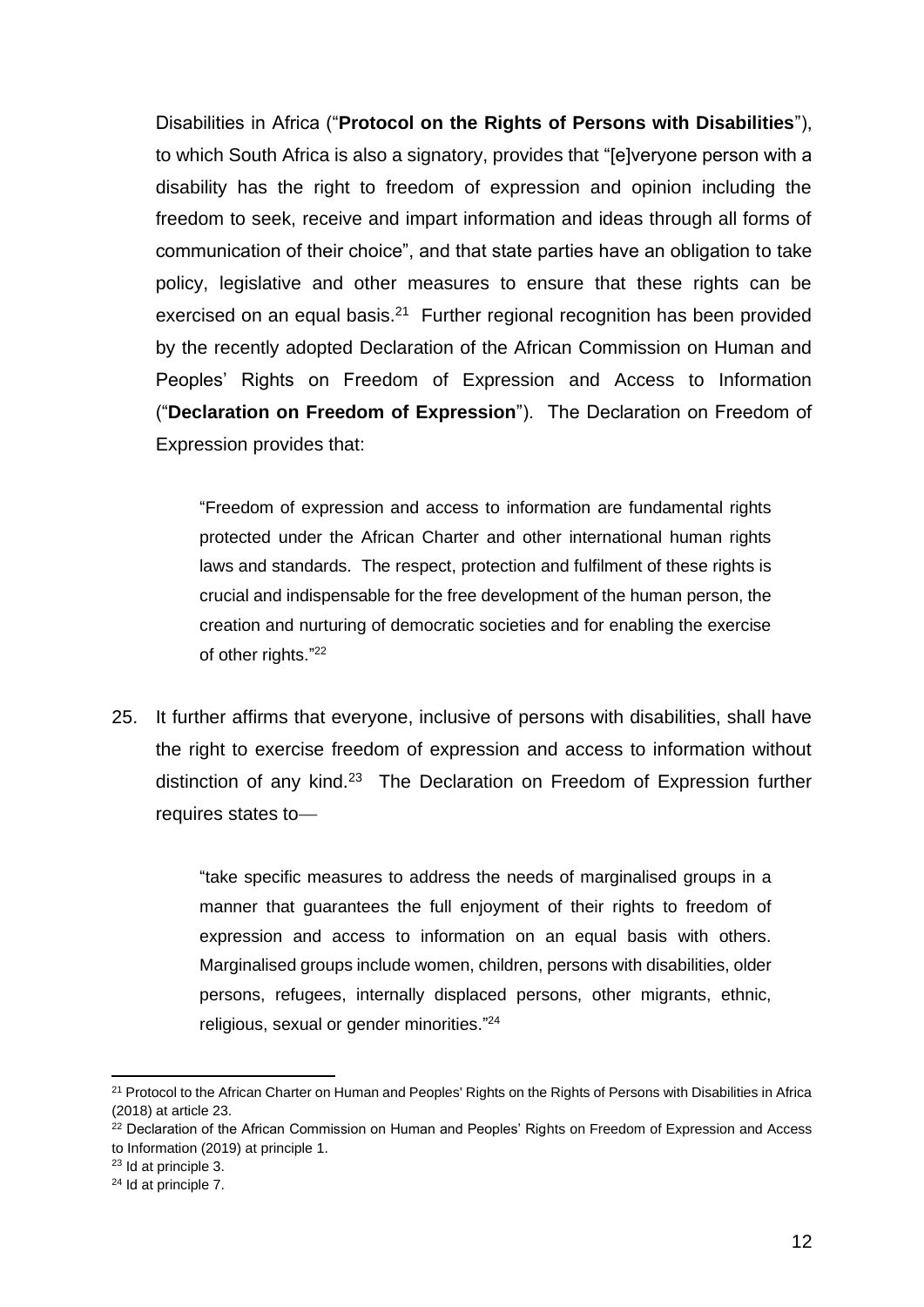26. From the above it is clear that the right to freedom of expression, inclusive of access to information, occupies a prominent position in human rights discourse, being a constitutionally and internationally protected right, applicable to all persons without discrimination.

#### <span id="page-15-0"></span>*Challenges to freedom of expression engendered by the Copyright Act*

- 27. The Copyright Act provides for, among others, the controls and restrictions on the conversion, reproduction, publication, performance, broadcast, transmission, and/or adaptation of original works. This often means that copyrighted works cannot be changed or adapted. This serves the purpose of providing legal protection to content creators, such as authors, composers, computer programmers, and website designers, allowing them to control the economic use of their work in a number of ways, and to receive payment. This, in turn, seeks to promote innovation and the progress of creativity, and the development of knowledge, information, art, and science.
- 28. In order to realise this purpose in an inclusive and equitable way, the notion of limitations and exceptions has developed over time, recognising that certain published works may need to be adapted in order to be accessible to persons who are blind, visually impaired, or otherwise print disabled. This follows the wide acceptance that visually impaired persons make use of various systems and assistive and adaptive technologies that allow them to advance their right to freedom of expression and receive and impart information and ideas, engage with artistic and creative content, and receive and share academic work and scientific research. 25
- 29. These systems and technologies often require works to be copied, adapted, or changed. 26 In order to bridge the accessibility challenges of printed work, for example, text from a printed page can be adapted into an image of the printed

<sup>&</sup>lt;sup>25</sup> See Hersh and Johnson (eds), 'Assistive Technology for the Hearing-impaired, Deaf and Deafblind' (2008).

<sup>26</sup> Rens, 'Realising Human Rights in South African Copyright Legislation' *Report on Fundamental Rights, and Global Copyright Legislative Best Practise for Access to Knowledge in South Africa*.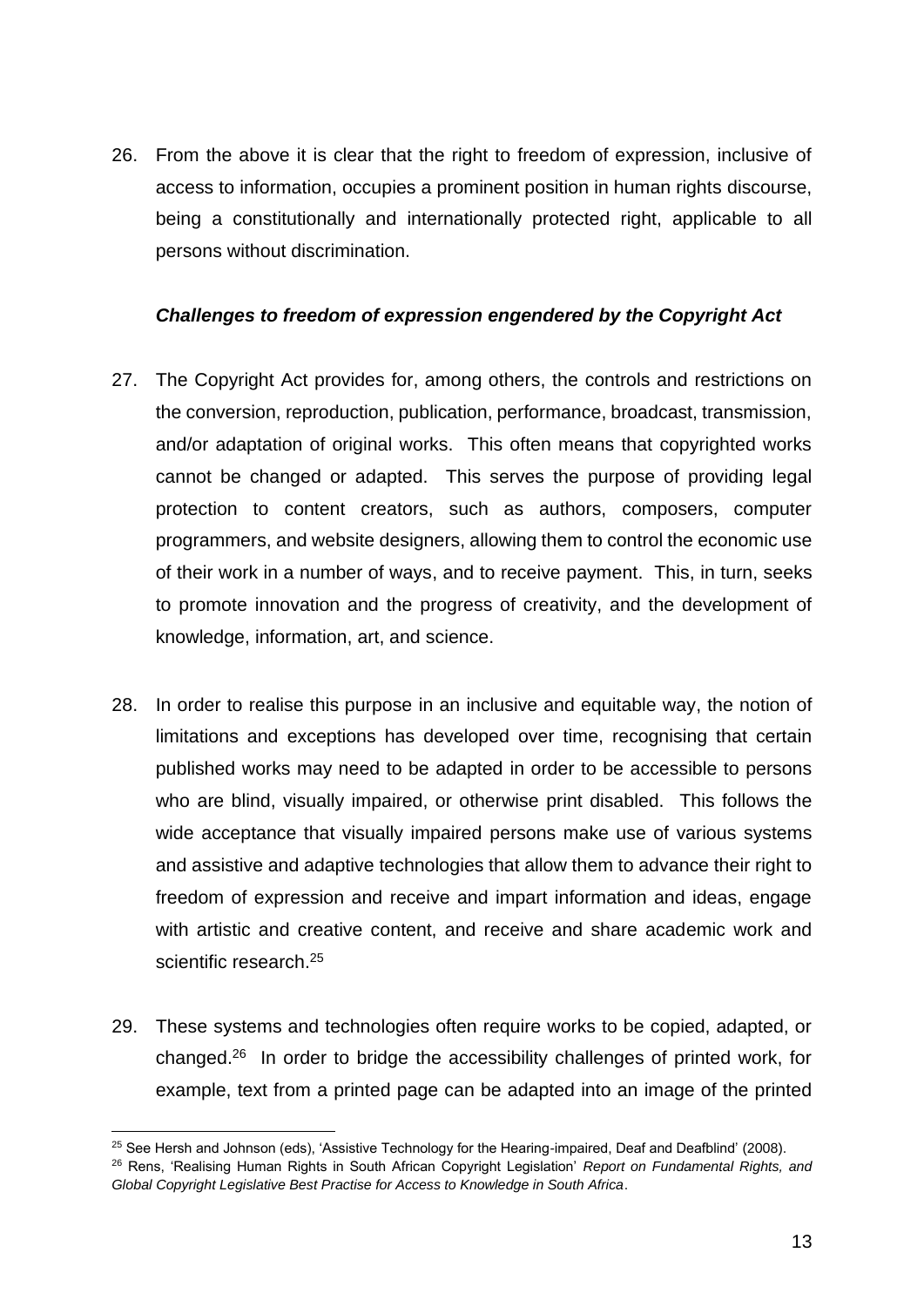page making it an accessible digital text file.<sup>27</sup> Another example is that of speech, text and braille conversion technology which allows content to be converted between speech and text, making the information accessible to persons with disabilities. These technologies or devices "adapt" the work, which on the face of it, may amount to a copyright infringement. Exceptions, however, allow for the use of assistive devices and technologies, and their consequent adaptations to content, to enable access for persons with visual and print disabilities to access the content.

- 30. The South African government acknowledges the important role of assistive devices and technologies and the need for reasonable accommodation measures. The Department of Social Development's White Paper on the Rights of Persons with Disabilities ("**White Paper**"), acknowledges the important role of assistive devices.<sup>28</sup> The White Paper defines "assistive devices" as any device, product, equipment, or tool that is designed or adapted to enable persons with disabilities to participate in activities, tasks or actions, which may include technology aids such as computers for alternate and augmentative communication, screen readers, magnifiers, and text in audio format. The White Paper views "assistive technology" as an umbrella term that includes assistive, adaptive, and rehabilitative devices and services for persons with disabilities, which enable persons with disabilities and learning differences to attain independence. Notably, in relation to "reasonable accommodation", the White Paper explains that necessary and appropriate modification and adjustments are needed to ensure that persons with disabilities can enjoy and exercise — on an equal basis with all others — their rights and freedoms. Such accommodation includes assistive devices and assistive technologies which provide persons with disabilities with access to information and communication.
- 31. Regrettably, the Copyright Act as it presently stands does not envisage exclusions, does not appear to align with the White Paper's stance on reasonable accommodation measures, and places limitations on adaptations. This, in turn,

<sup>&</sup>lt;sup>27</sup> Hersh above n 25 at 555. See also, Li, 'Facilitating Access to Digital Content for the Print Disabled: The Need to Expand Exceptions to Copyright Laws' (2015) *Intellectual Property Journal.*

<sup>&</sup>lt;sup>28</sup> White Paper on the Rights of Persons with Disabilities (2016).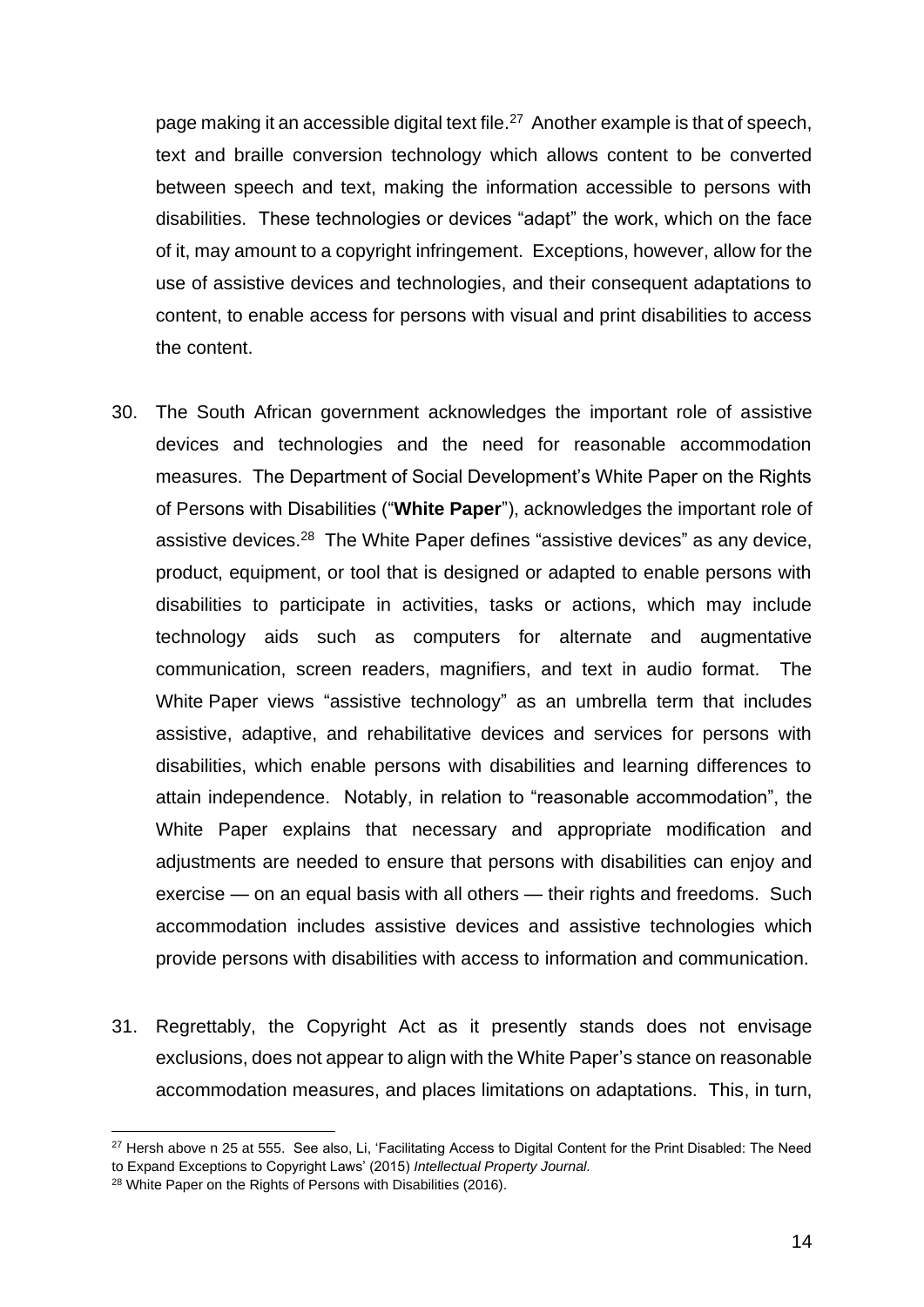hinders the ability of persons with visual and print disabilities to access information and enjoy their right to freedom of expression. The Report of the Open Review of the South African Copyright Act explains:

"The Copyright Act often makes it impossible for certain works to be made accessible for many South Africans. For example, it is illegal to create a version of a work in Braille, make work more visual or adapt it as text to speech without first obtaining permission of the rights holders. This means that visually and hearing-impaired South Africans have no access to a great deal of copyright work".<sup>29</sup>

- 32. This is inconsistent with the inclusive underpinnings of "everyone" being afforded the right to freedom of expression. This is contrary to the Constitution. Hindering the use of assistive and enabling technologies as a means to advance copyright protections is not a reasonable and justifiable limitation of the right to freedom of expression.
- 33. MMA submits that both copyright and freedom of expression are important, and MMA recognises the purpose of protecting copyright works. However, when considering the nature of the right to freedom of expression, the clear and disproportionate obstructions imposed by the Copyright Act for persons with print and visual disabilities, as well as a common and attainable option for an exemption<sup>30</sup> as a far less restrictive means to enable access to copyright works — as seen in the Marrakesh Treaty, and the proposed exemption in section 19D of the CAB — it is clear that the right to freedom of expression is limited by the Copyright Act in a manner that is neither reasonable nor justifiable.
- 34. Moreover, the Copyright Act falls short of the regional and international legal positions highlighted above. As a result of the current copyright scheme, it is an unjust challenge for persons with visual and print disabilities to seek, receive and impart information and ideas on an equal basis with others through all forms of communication of their choice.

<sup>&</sup>lt;sup>29</sup> Rens et al 'Report of the Open Review of the South African Copyright Act' (2008) at 15.

<sup>30</sup> Exemptions are discussed in more detail below.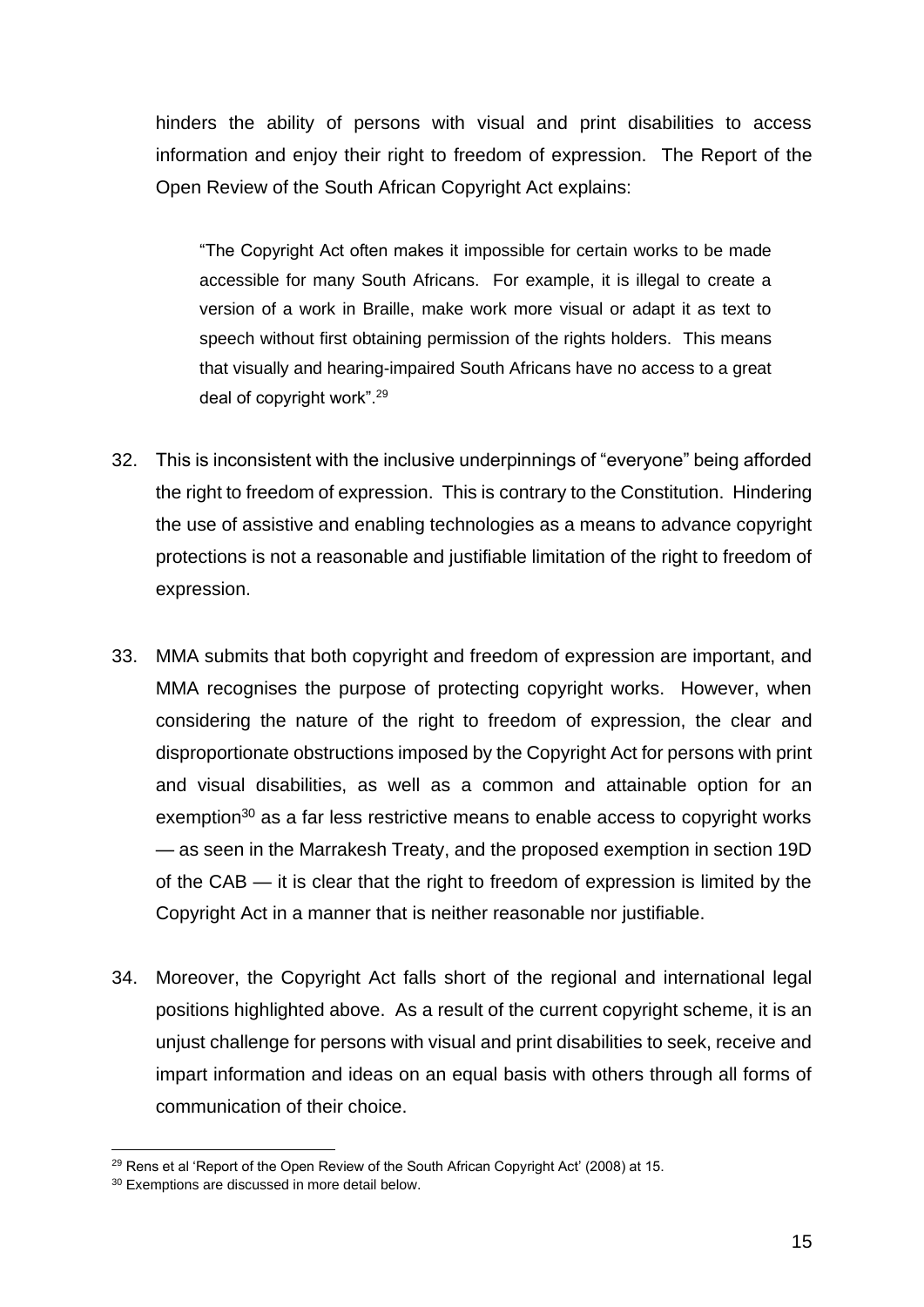### <span id="page-18-0"></span>**The right to freedom of expression in the digital era**

35. MMA submits that it is necessary to consider the right to freedom of expression and access to information in the context of the digital era for two primary reasons. *First*, the digital era has, and continues to have an impact on the advancement of the right to freedom of expression, and has provided new opportunities for persons with visual and print disabilities to access information. *Second*, international law norms and standards necessitate the protection and promotion of freedom of expression in the digital era.

#### <span id="page-18-1"></span>*Technological advancements*

36. With the proliferation of new technologies, the manner in which we receive and impart ideas and information has evolved:

> "An increasing number of activities in modern society are information-based. The use of electronic media has completely changed the way most information is created, stored, retrieved and accessed. There are a number of different ways in which information can be categorised, including by the technologies used to present or transmit, store and manipulate the information, the applications of this information, and the assistive technologies required to make this information accessible to blind and visually impaired (or other disabled) people."31

37. New technologies, to varying degrees, have made it easier to advance access to information for persons with visual and print disabilities:

> "Where new technologies are incorporated in providing access to information for the print disabled, it substantially enhances their involvement in education, communication and recreation. A wide range of ICTs has now been developed to enable visually disabled persons to use cell phones, computer software, the Internet, databases and online education forums.

<sup>31</sup> Hirsch above n 25 at 444.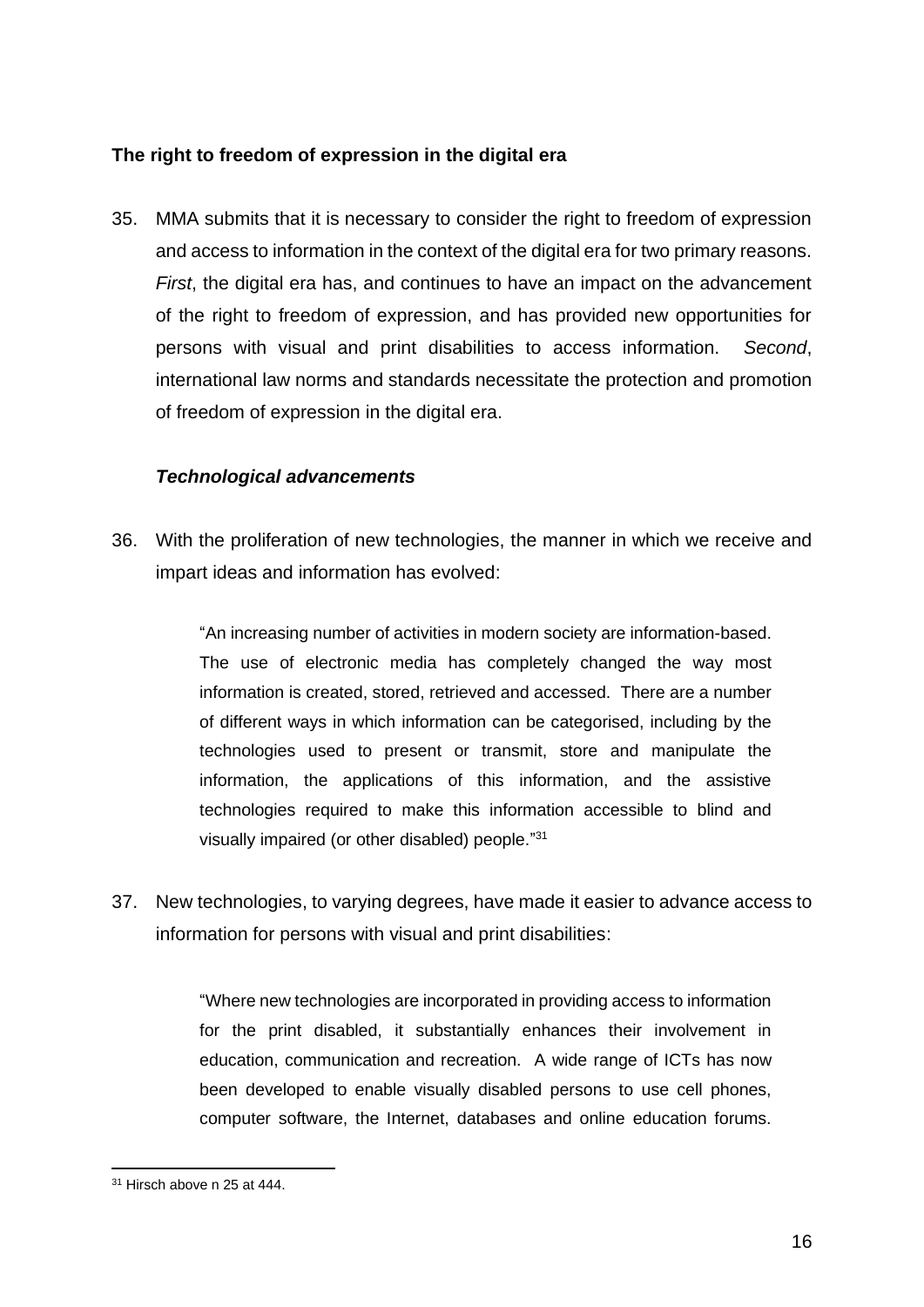Accordingly, information and knowledge are conveyed and exchanged in accessible formats relating to these technologies."32

38. MMA submits that online tools and new devices allow for innovative advancements and opportunities for accessibility, the natural consequence should be increased access to information. However, in the absence of an inclusive copyright framework, persons with print and visual disabilities in South Africa may be unable to enjoy the full benefits of the technological advancements that adapt works to make them accessible. The unfortunate irony is that the opportunity to access information is hindered by the virtue of technologies that adapt works and advance accessibility.

#### <span id="page-19-0"></span>*International norms and standards*

- 39. The United Nations Human Rights Council has reaffirmed on multiple occasions that "the same rights that apply offline apply online". $33$  Accordingly, the framework of international human rights law remains equally applicable to new communication technologies.<sup>34</sup> The Declaration on Freedom of Expression recognises the role of new digital technologies in the realisation of the rights to freedom of expression and access to information. It further requires states to facilitate freedom of expression and access to information online. Accordingly, MMA submits the right to freedom of expression of persons with print and visual disabilities should be understood and applied in the context of the digital era.
- 40. Further, and in the context of copyright, MMA highlights that copyright exceptions can apply to the digital environment. For example, the World Intellectual Property Organization ("**WIPO**") Copyright Treaty ("**WCT**") — which South Africa has

<sup>32</sup> Li above n 27 at 359.

<sup>33</sup> United Nations Human Rights Council ("**UNHRC**"), 'Resolution adopted by the Human Rights Council on 13 July 2021 47/16: The promotion, protection and enjoyment of human rights on the Internet' (2021) *A/HRC/RES/47/16*  at 2. See further UNHRC, The promotion, protection and enjoyment of human rights on the Internet (2012) *A/HCR/RES/20/8*; UNHRC, 'The promotion, protection and enjoyment of human rights on the Internet' (2016) *A/HRC/32/L.20*. See also, African Commission on Human and Peoples' Rights, 'Resolution on the right to freedom of information and expression on the internet in Africa' (2016) *ACHPR/Res.362(LIX)*.

<sup>&</sup>lt;sup>34</sup> UNHRC. Report of the Special Rapporteur on the promotion and protection of the right to freedom of opinion and expression, Frank La Rue' (2011) *A/HRC/17/27* at para 21.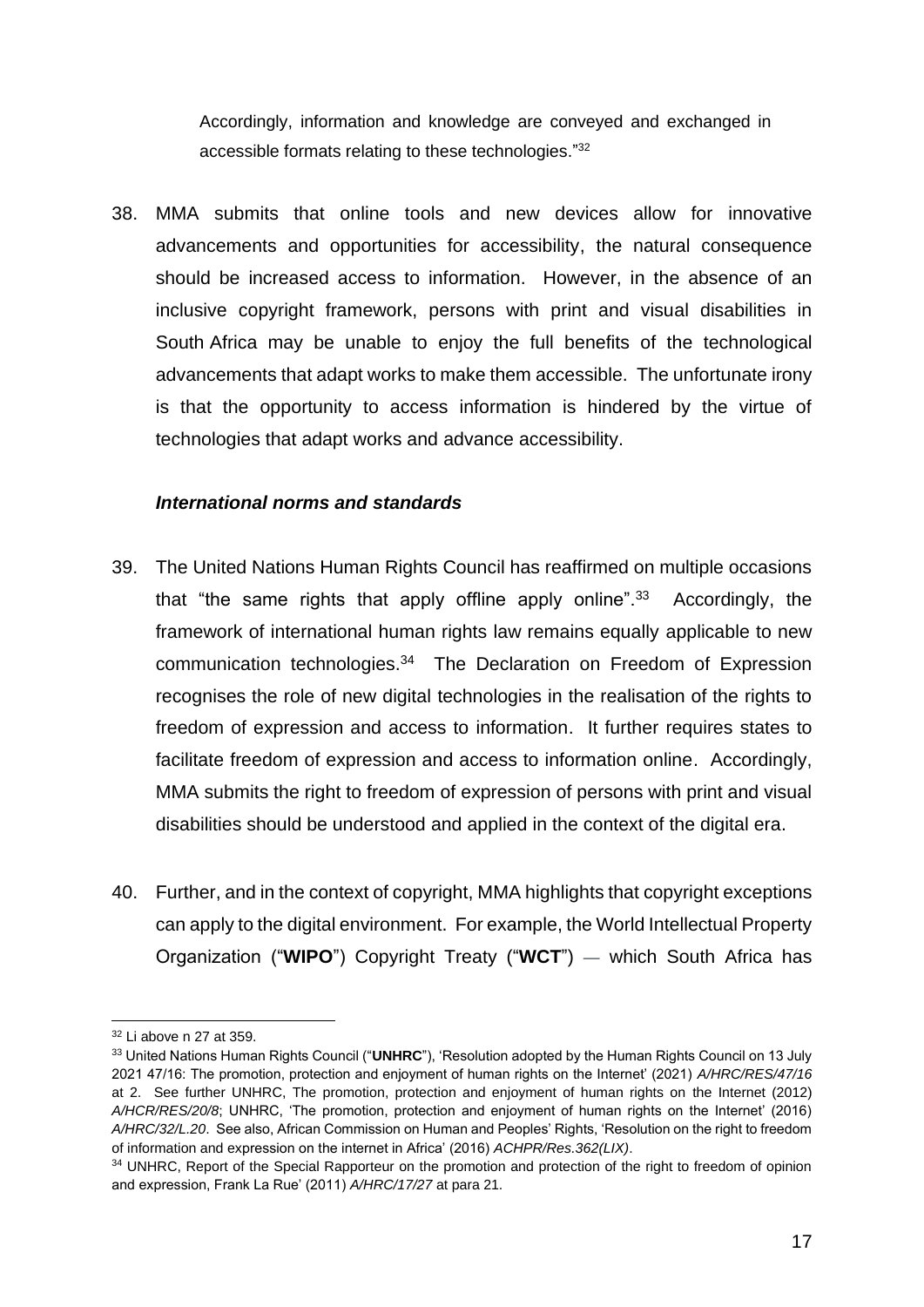signed  $-$  is a special agreement under the Berne Convention, $35$  that deals with the protection of works and the rights of their authors in the digital environment.<sup>36</sup> Article 10 of the WCT provides that copyright exceptions can be extended into the digital environment. To this end, contracting parties may, in their national legislation, provide for limitations or exceptions that are appropriate in the digital environment, provided that it does not unreasonably prejudice the legitimate interests of the author of the work.

- 41. MMA submits, in line with the prevailing position regarding the applicability of rights both on- and offline, and in accordance with international norms and standards which extend the scope of exceptions to the digital environment, the exceptions relating to persons with print and visual disabilities should be inclusive of works in the digital environment.
- 42. MMA further submits that increased opportunities for access as a result of digital advancements, and advancements to assistive devices coupled with an inclusive copyright regime will create an enabling environment for persons with print and visual disabilities to meaningfully advance their rights to freedom of expression and access to information.

### <span id="page-20-0"></span>**Striking the balance between copyright and freedom of expression**

43. There is a perception that a tension exists between the imperative of copyright and the essential elements of the right to freedom of expression. This perception assumes that "copyright is antithetical to freedom of expression. It prevents all, save the owner of the copyright, from expressing information in the form of the literary work protected by the copyright." $37$  MMA submits that there is an alternative interpretation that achieves harmony at the interface of copyright and freedom of expression.

<sup>&</sup>lt;sup>35</sup> Berne Convention (1887).

<sup>36</sup> WIPO Copyright Treaty (1996).

<sup>37</sup> *Ashdown v Telegraph Group Ltd* [2001] EWCA Civ 1142.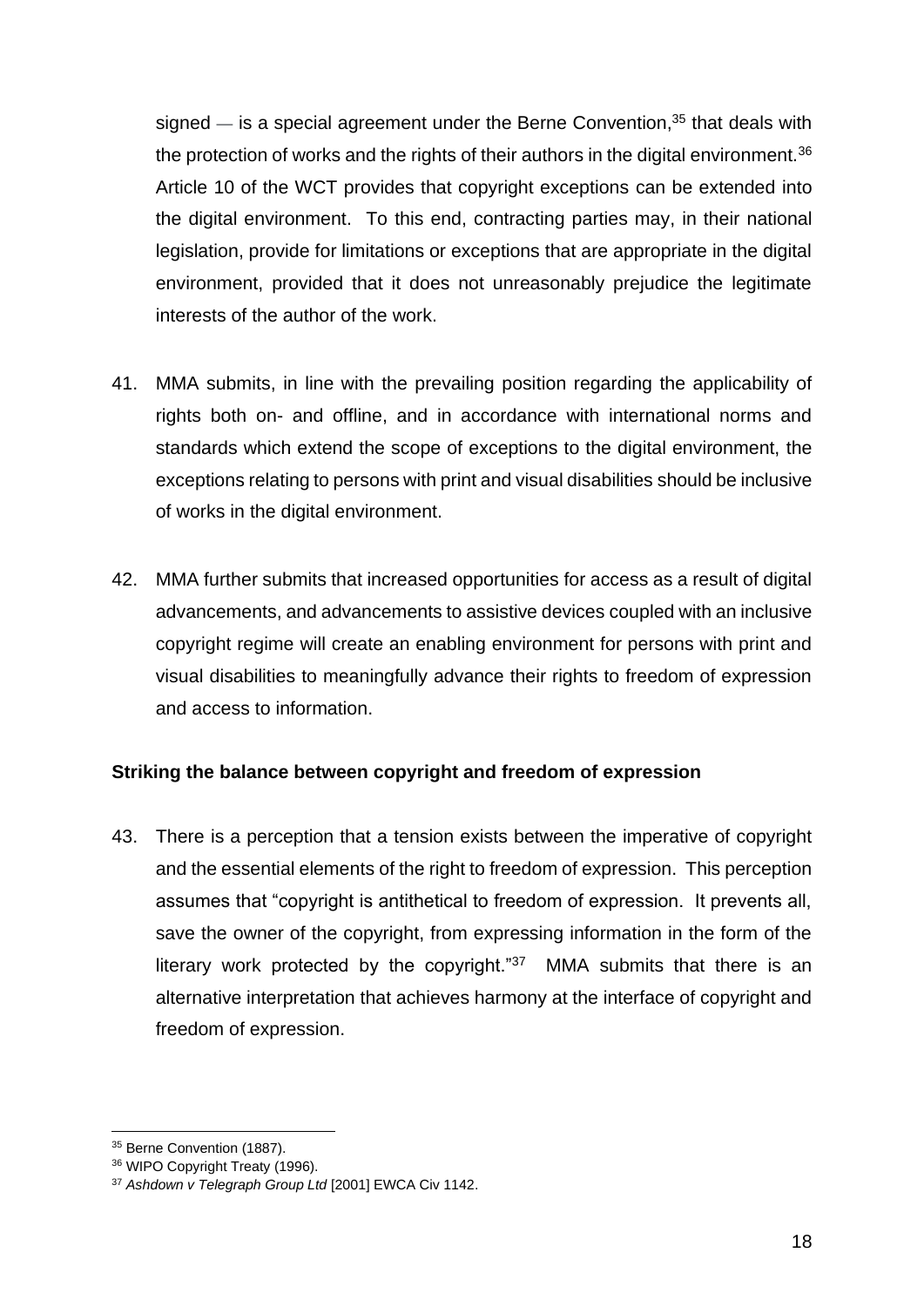- 44. MMA proposes that a purposive interpretation of copyright is complimentary of the right to freedom of expression. In this regard, MMA recognises that "the purpose of copyright is to benefit society, promote the progress of science and the arts, facilitate growth, support creativity, and spread cultural expression".  $38$ Freedom of expression enables creativity and innovation and allows members of society to seek, receive and impart information and ideas of all kinds, and enjoy the arts and share in scientific advancement. These are the very benefits that copyright exists to promote. Accordingly, copyright exists to play an integral role in the creation, production and dissemination of knowledge and ideas.
- 45. However, and as submitted above, there are serious impediments for persons with print and visual disabilities in accessing the full array of creative, innovative, and insightful works. In this context, a tension does exist.
- 46. Fortunately, these shortcomings of the copyright system can be overcome. Providing exceptions in relation to the protection of copyright works for persons with visual and print disabilities is a simple and effective means of addressing these shortcomings. Exceptions and limitations are "the catalysts which can bring about balance and practical resolution to ensure access to information is protected", and have thus been developed to ensure a balance between rights of authors and creators, and the just demands of information users.<sup>39</sup> The existence of exceptions enables a person with print or visual disabilities to be able to enjoy the work as fully as possible, and on an equal basis with others. Exceptions, for example, would allow the copying of a text into Braille, or other accessible formats. MMA submits that through the use of exceptions the rights of persons with print and visual disabilities to receive and impart information and ideas can be fostered rather than restrained by copyright.
- 47. MMA submits that the remedy proposed by Blind SA, namely the interim reading in of the exemption clause contemplated in 19D in the CAB, is a simple and effective solution that advances equality and inclusion, and ensures that the right

<sup>38</sup> ARTICLE19, 'The Right to Share: Principles on Freedom of Expression and Copyright in the Digital Age' (2013). <sup>39</sup> Nicholson, 'Seeking Balance in Copyright Law for Persons with Sensory Disabilities' *National Library Review* (2015) at 114 and 119.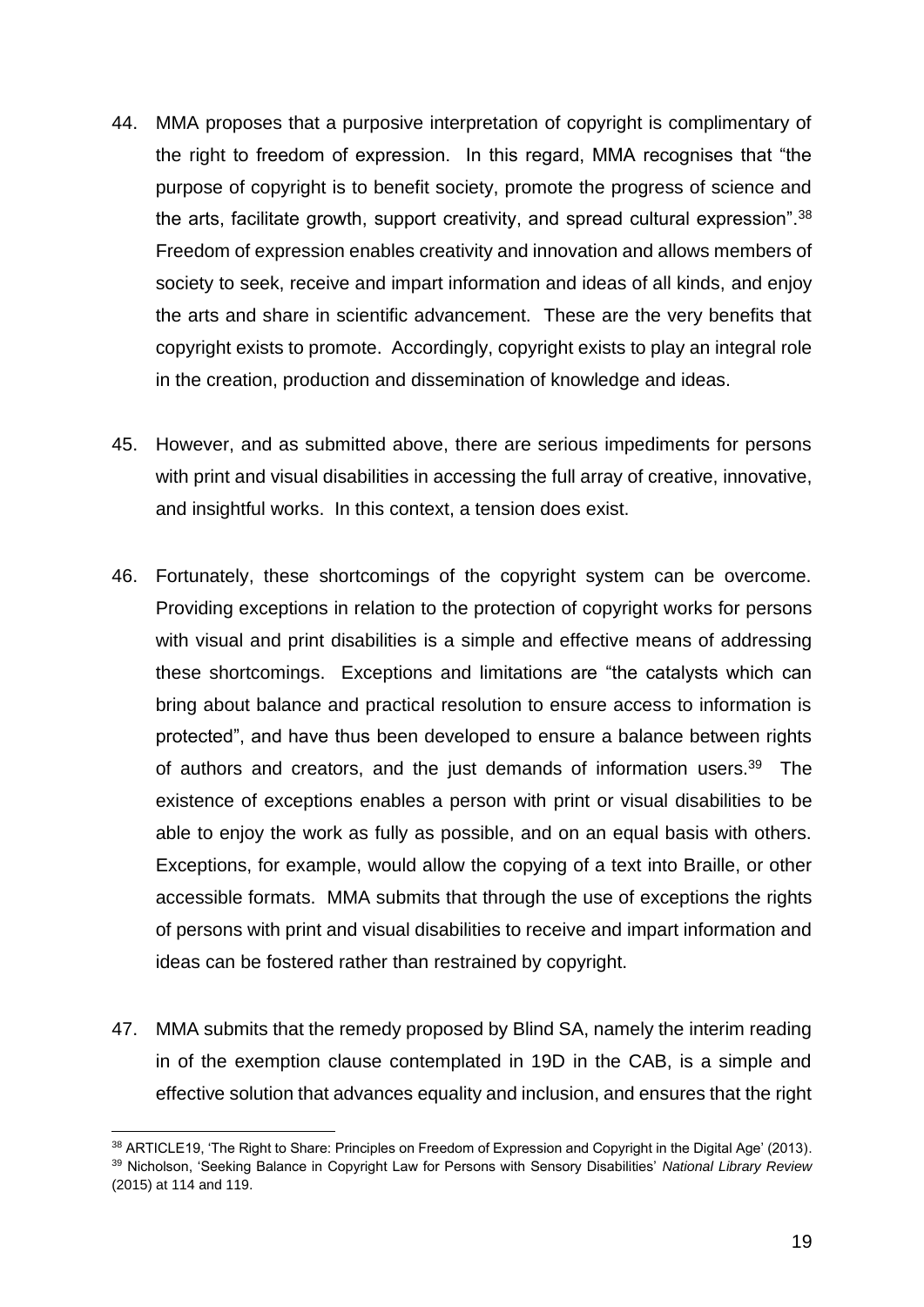to freedom of expression and access to information for persons with visual and print disabilities is safeguarded. MMA notes that it has previously welcomed the section 19D inclusions in the CAB that recognises the rights of persons with disabilities.<sup>40</sup>

- 48. In what follows, MMA highlights the international position regarding exceptions and draws on foreign law to illustrate the exemption route is well established and can achieve the intended outcome of striking the balance between copyright and freedom of expression.
- 49. The international community has recognised the limitations to freedom of expression and access to information for persons with print and visual disabilities and has taken steps to advance exceptions as a practical and meaningful way to eliminate these shortcomings of the copyright system. The preamble to the Marrakesh Treaty recognises—

"the challenges that are prejudicial to the complete development of persons with visual impairments or with other print disabilities, which limit their freedom of expression, including the freedom to seek, receive and impart information and ideas of all kinds on an equal basis with others, including through all forms of communication of their choice, their enjoyment of the right to education, and the opportunity to conduct research."

- 50. In order to overcome these challenges, the Marrakesh Treaty aims to improve the availability of certain works and other protected subject-matter in accessible formats for persons who are blind, visually impaired, or otherwise print-disabled. It promotes the provision of exceptions or limitations to copyright and related rights for the making and dissemination of copies, in accessible formats.
- 51. MMA notes that the Applicants and the First *Amicus Curiae* have advanced arguments in relation to the Marrakesh Treaty. MMA supports these arguments.

<sup>40</sup> MMA above n 10 at para 2.1.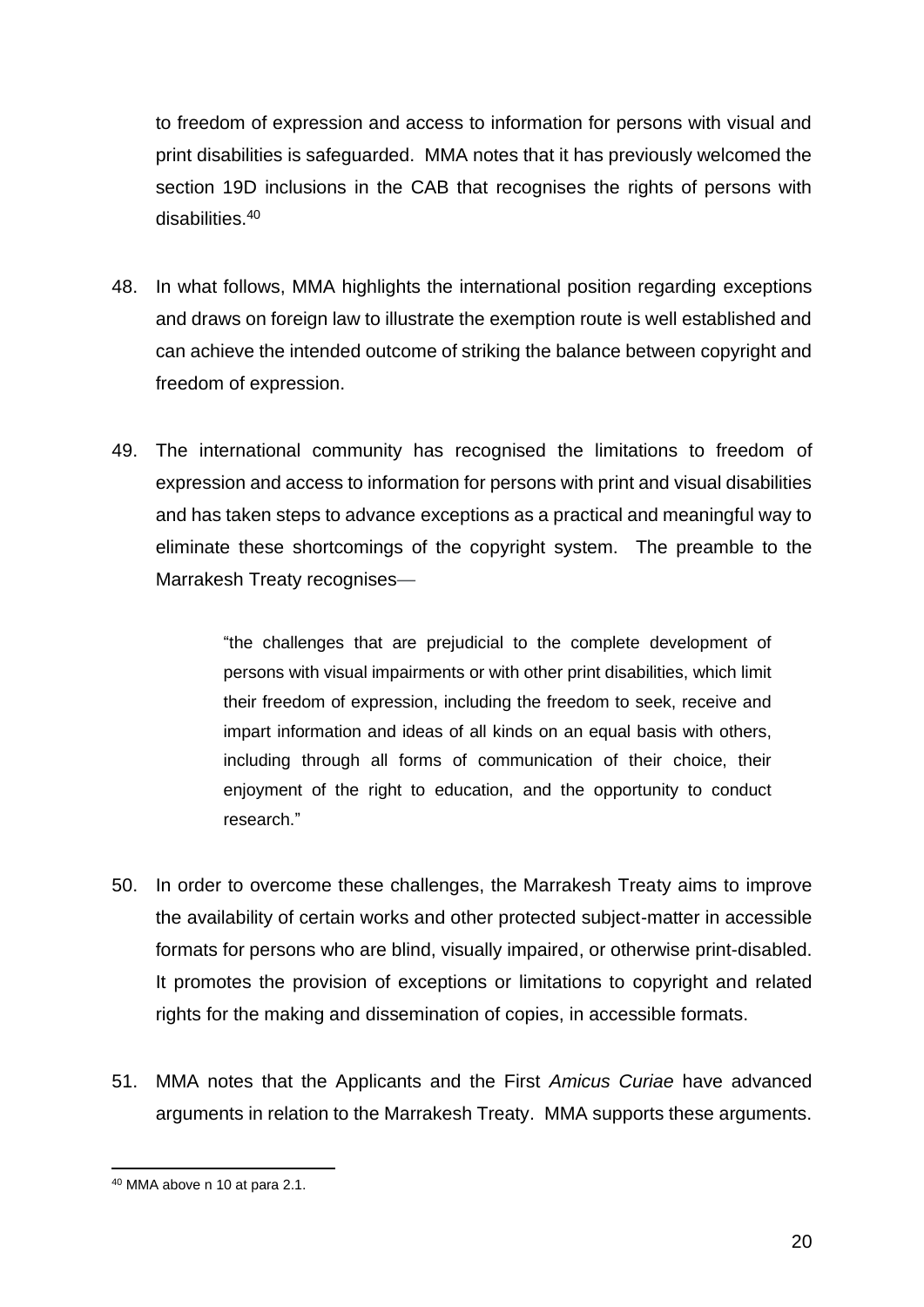For the sake of brevity, and in order not to repeat arguments already advanced, MMA brings the Marrakesh Treaty to the attention of the Court as an illustration of the international community's acceptance of exceptions as an appropriate means to find accord between copyright and the rights to freedom of expression for persons with print and visual disabilities. In addition, MMA reiterates its position in recommending that South Africa urgently ratify the Marrakesh Treaty.<sup>41</sup>

- 52. As canvassed in MMA's founding affidavit**,** many countries, to varying degrees, have adopted specific legislation with provisions that address exceptions for persons with visual and print disabilities.<sup>42</sup> Recent research conducted by WIPO presents a statistical summary of the prevalence of exceptions clauses across member states.<sup>43</sup> South Africa is listed among the countries that have no exceptions in their domestic copyright legislation. However, the research suggests that a significant number of states have exception provisions:
	- 52.1. 24 countries have copyright legislation which includes exceptions for persons with visual disabilities only limited to print/text works; and<sup>44</sup>
	- 52.2. 72 countries have copyright legislation that provides an exception for persons with visual disabilities beyond print/text works/works not specified.<sup>45</sup>

<sup>41</sup> Id.

<sup>42</sup> MMA, FA at para 38, 032-17-8.

<sup>43</sup> WIPO Standing Committee on Copyright and Related Rights, 'Revised Scoping Study on Access to Copyright Protected Works by Persons with Disabilities' (2019) at 10.

<sup>44</sup> Id at Table 1: Summary of finding. These countries include Argentina, Armenia, Azerbaijan, Belarus, Brazil, Bulgaria, Cameroon, China, Democratic People's Republic of Korea, Georgia, Grenada, Indonesia, Kazakhstan, Lao People's Democratic Republic, Mauritius, Nicaragua, Panama, Paraguay, Peru, Philippines, Rwanda, Ukraine, Uruguay, Vietnam.

<sup>45</sup> Id. These countries include: Albania, Australia, Austria, Bahamas, Belize, Bosnia and Herzegovina, Cabo Verde, Canada, Chile, Colombia, Cook Islands, Cote d'Ivoire, Croatia, Czech Republic, Denmark, Ecuador, El Salvador, Estonia, Fiji, Finland, France, Gabon, German, Greece, Hungary, Iceland, India, Ireland, Israel, Italy, Jamaica, Japan, Kuwait, Kyrgyzstan, Latvia, Liberia, Liechtenstein, Lithuania, Luxembourg, Malawi, Malaysia, Malta, Mexico, Mongolia, Montenegro, Netherlands, New Zealand, Nigeria, Niue, Norway, Poland, Portugal, Republic of Korea, Republic of Moldova, Romania, Saint Vincent and the Grenadines, Sao Tome and Principe, Serbia, Seychelles, Singapore, Slovakia, Spain, Sweden, Switzerland, Thailand, The former Yugoslav Republic of Macedonia, Turkey, Uganda, United Kingdom, United States of America.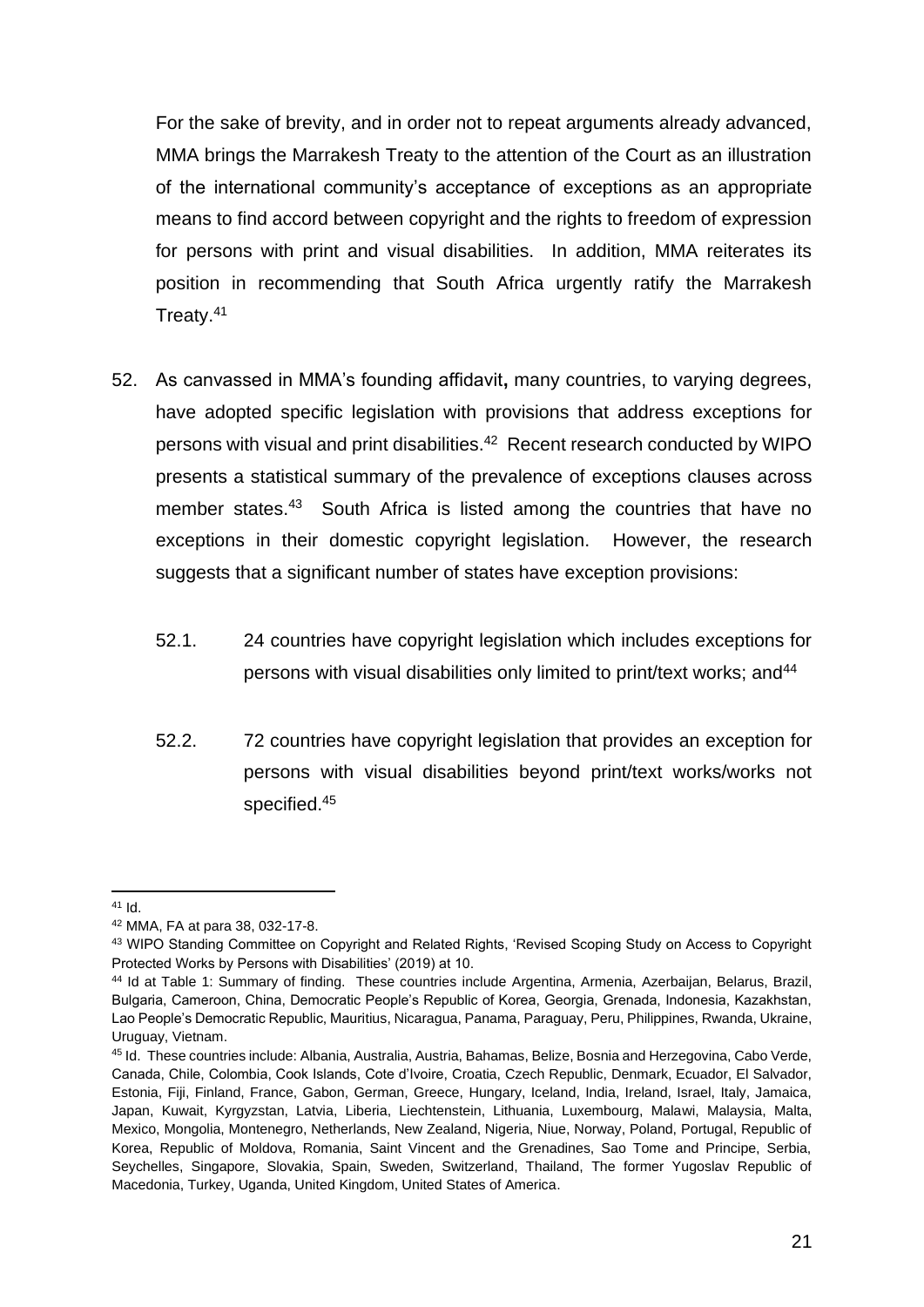- 53. MMA records that the diverse political, socio-economic, and cultural contexts of the various countries are indicative of the near-universal acceptance of the need for exceptions in copyright regimes. This, along with the Marrakesh Treaty, signals the strong trend of exceptions as the accepted practice as a means to advance freedom of expression and access to information for persons with disabilities.
- 54. MMA submits that the exceptions approach aligns with a purposive interpretation of article 21 of the CRPD, as well as the requirement in the Declaration of Freedom of Expression for states to take specific measures to address the needs of persons with disabilities in a manner that guarantees the full enjoyment of their rights to freedom of expression and access to information on an equal basis with others.<sup>46</sup>
- 55. MMA submits further that in line with our constitutional imperatives and regional and international law commitments and obligations, the interim reading in of the exemption clause contemplated in 19D proposed by the Applicant is a feasible way to advance freedom of expression, while respecting the underlying purpose of copyright.

### <span id="page-24-0"></span>**CONCLUSION**

56. This matter presents an important and much-needed opportunity for the rights of persons with disabilities to be meaningfully realised. For this reason, and the reasons advanced above, this Court should grant the relief sought by the Applicant and declare the Copyright Act unconstitutional for unreasonably and unjustifiably limiting, among others, the right to freedom of expression for persons with visual and print disabilities. In addition, MMA supports the proposed reading in of section 19D of the CAB, as well as the proposals pertaining to the signing and ratification of the Marrakesh Treaty.

<sup>46</sup> Declaration on Freedom of Expression at principle 7.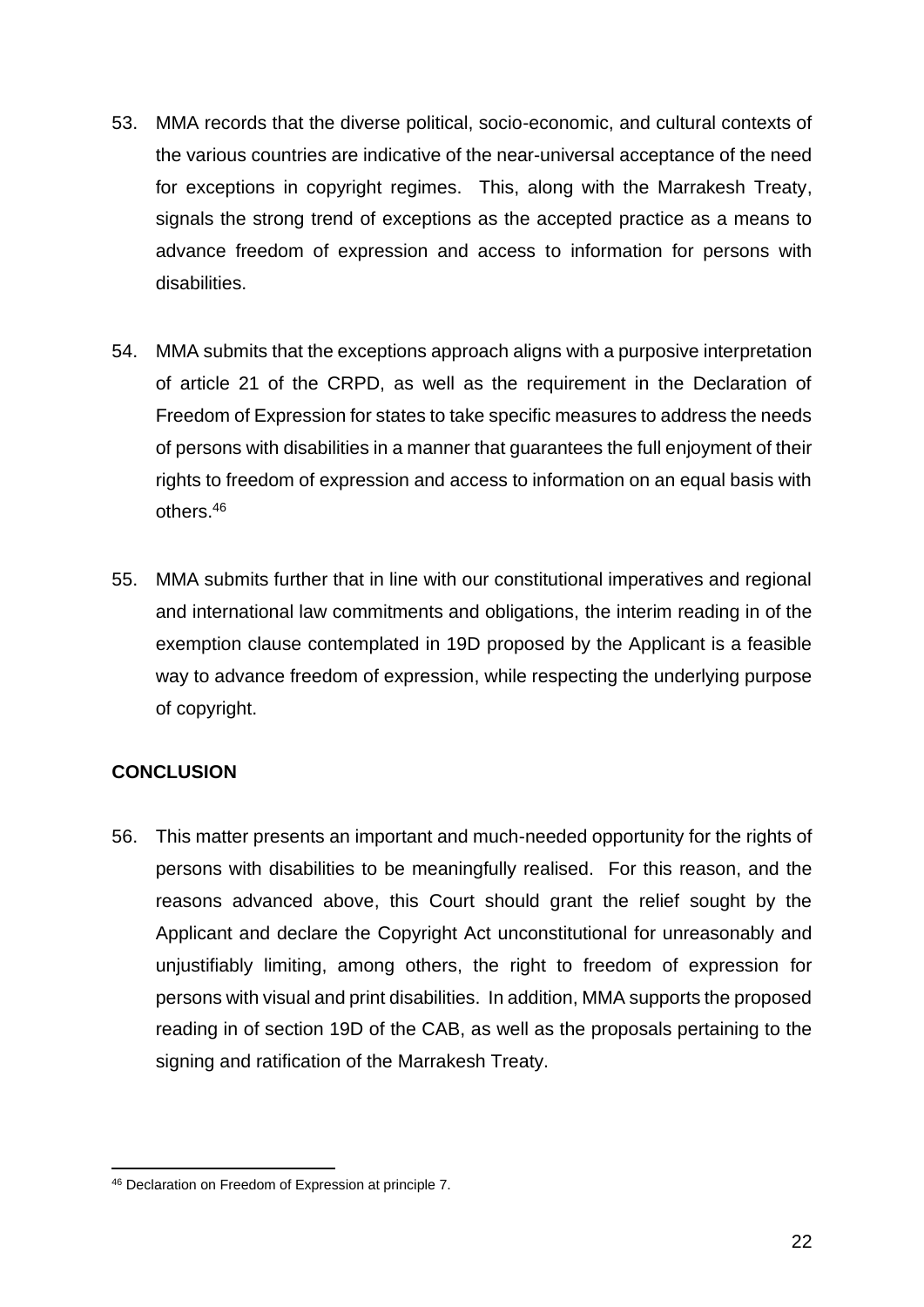**MICHAEL POWER (Attorney, with Right of Appearance) TINA POWER Johannesburg, 17 September 2021**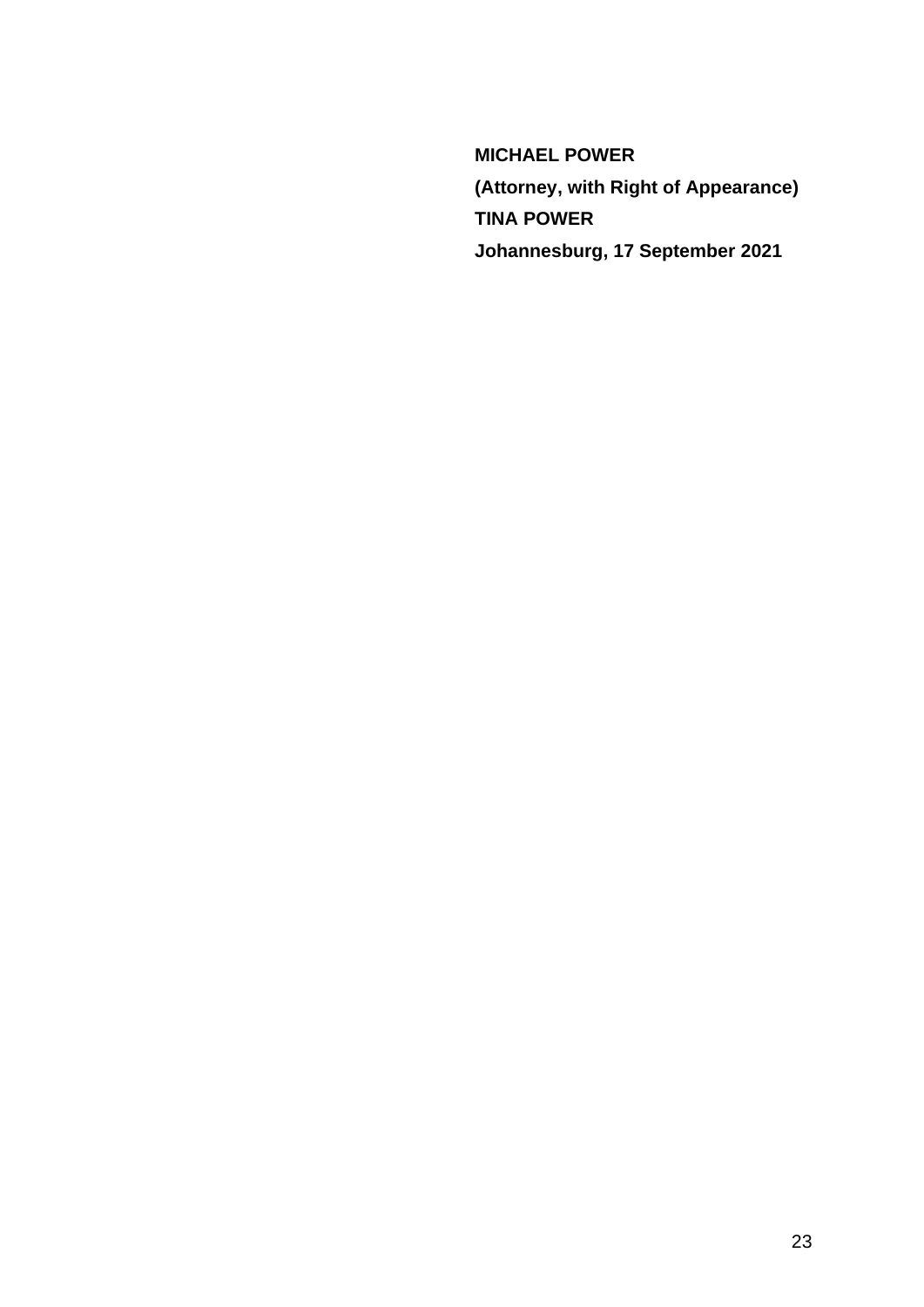## <span id="page-26-0"></span>**LIST OF AUTHORITIES**

## *Domestic legislation*

- Constitution of the Republic of South Africa, 1996
- Copyright Act 98 of 1978 28
- Copyright Amendment Bill [B 13B—2017]
- White Paper on the Rights of Persons with Disabilities (2016)

## *Domestic case law*

- *Case and Another v Minister of Safety and Security and Others; Curtis v Minister of Safety and Others* [1996] ZACC 7; 1996 (3) SA 617 (CC); 1996 (5) BCLR 608 (CC)
- *Children's Institute v Presiding Officer of the Children's Court, District of Krugersdorp and Others* [2012] ZACC 25; 2013 (2) SA 620 (CC); 2013 (1) BCLR 1 (CC)
- *Economic Freedom Fighters v Minister of Justice and Correctional Services* [2020] ZACC 25; 2021 (2) SA 1 (CC); 2021 (2) BCLR 118 (CC)
- *Hoffman v South African Airways* [2000] ZACC 17; 2001 (1) SA 1 (CC); 2000 (11) BCLR 1211 (CC)
- *Khumalo v Holomisa* [2002] ZACC 12; 2002 (5) SA 401; 2002 (8) BCLR 771 (CC)
- *Print Media South Africa and Another v Minister of Home Affairs and Another* [2012] ZACC 22; 2012 (6) SA 443 (CC); 2012 (12) BCLR 1346 (CC)
- *Qwelane v South African Human Rights Commission and Another* [2021] ZACC 22
- *Re: Certain Amicus Curiae Applications; Minister of Health v Treatment Action Campaign* [2002] ZACC 13 (CC)

### *International and regional law instruments*

- African Charter on Human and Peoples' Rights (1981)
- African Commission on Human and Peoples' Rights, "Declaration of Principles on Freedom of Expression and Access to Information in Africa" (2019)
- Convention on the Rights of Persons with Disabilities (2006)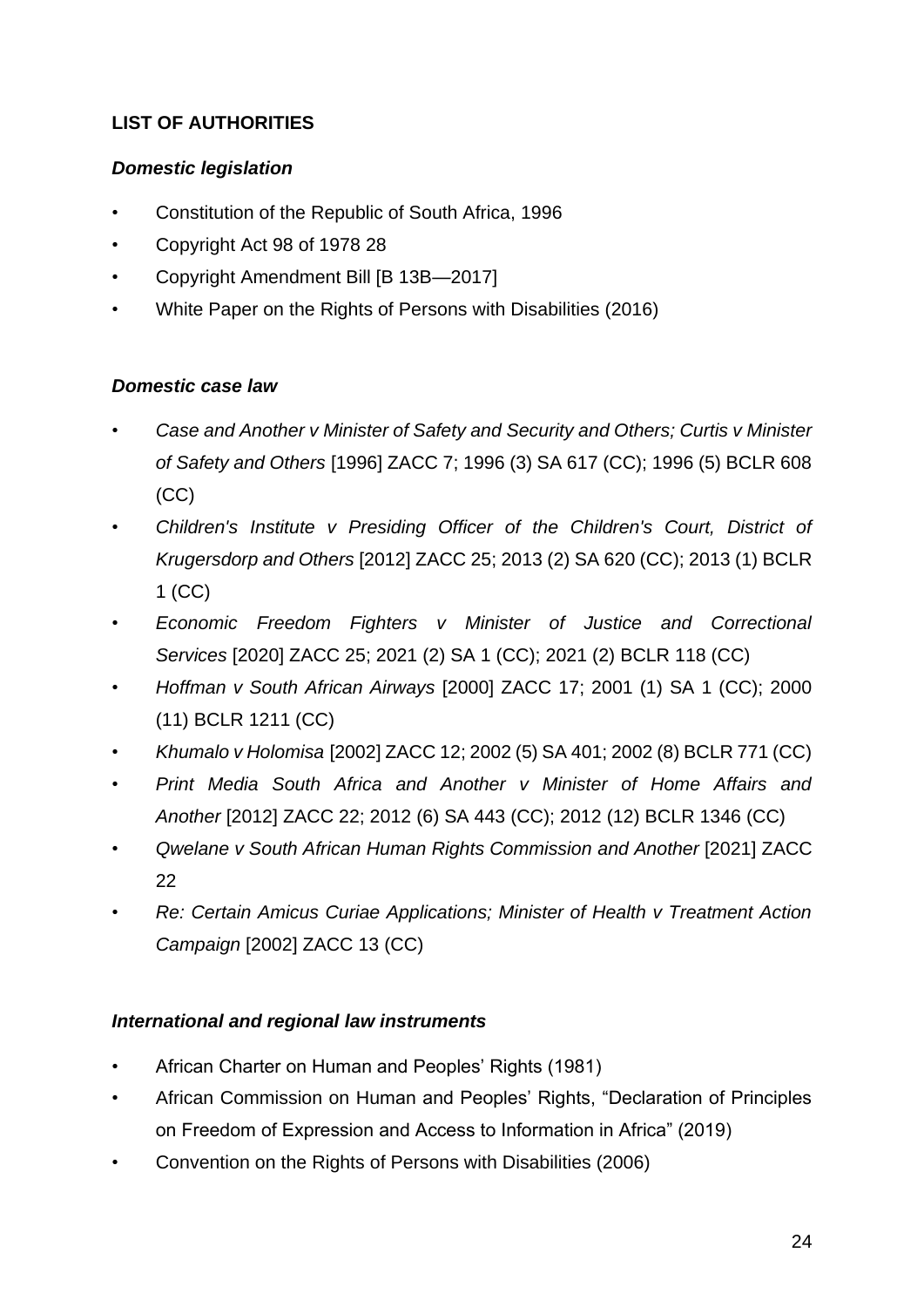- International Covenant on Civil and Political Rights (1976)
- Marrakesh Treaty to Facilitate Access to Published Works for Persons Who Are Blind, Visually Impaired, or Otherwise Print Disabled (2013)
- Protocol to the African Charter on Human and Peoples' Rights on the Rights of Persons with Disabilities in Africa (2018)
- United Nations Human Rights Council, 'Resolution adopted by the Human Rights Council on 13 July 2021 47/16: The promotion, protection and enjoyment of human rights on the Internet' A/HRC/RES/47/16 (2021)
- United Nations Human Rights Council, 'The promotion, protection and enjoyment of human rights on the Internet A/HCR/RES/20/8 (2012)
- United Nations Human Rights Council, 'The promotion, protection and enjoyment of human rights on the Internet' A/HRC/32/L.20 (2016)
- United Nations Human Rights Council, "General Comment No. 34 on article 19 of the ICCPR: Freedom of opinion and expression" (2011)
- United Nations Human Rights Council, Report of the Special Rapporteur on the promotion and protection of the right to freedom of opinion and expression, Frank La Rue' A/HRC/17/27 (2017)
- Universal Declaration of Human Rights (1948)
- WIPO Copyright Treaty (1996)

## *Foreign case law*

• Ashdown v Telegraph Group Ltd [2001] EWCA Civ 1142

## *Academic authorities and studies*

- ARTICLE19, 'The Right to Share: Principles on Freedom of Expression and Copyright in the Digital Age' (2013)
- Li, 'Facilitating Access to Digital Content for the Print Disabled: The Need to Expand Exceptions to Copyright Laws' (2015) *Intellectual Property Journal*
- Nicholson, 'Seeking Balance in Copyright Law for Persons with Sensory Disabilities' National Library Review (2015)
- Rens et al 'Report of the Open Review of the South African Copyright Act' (2008)